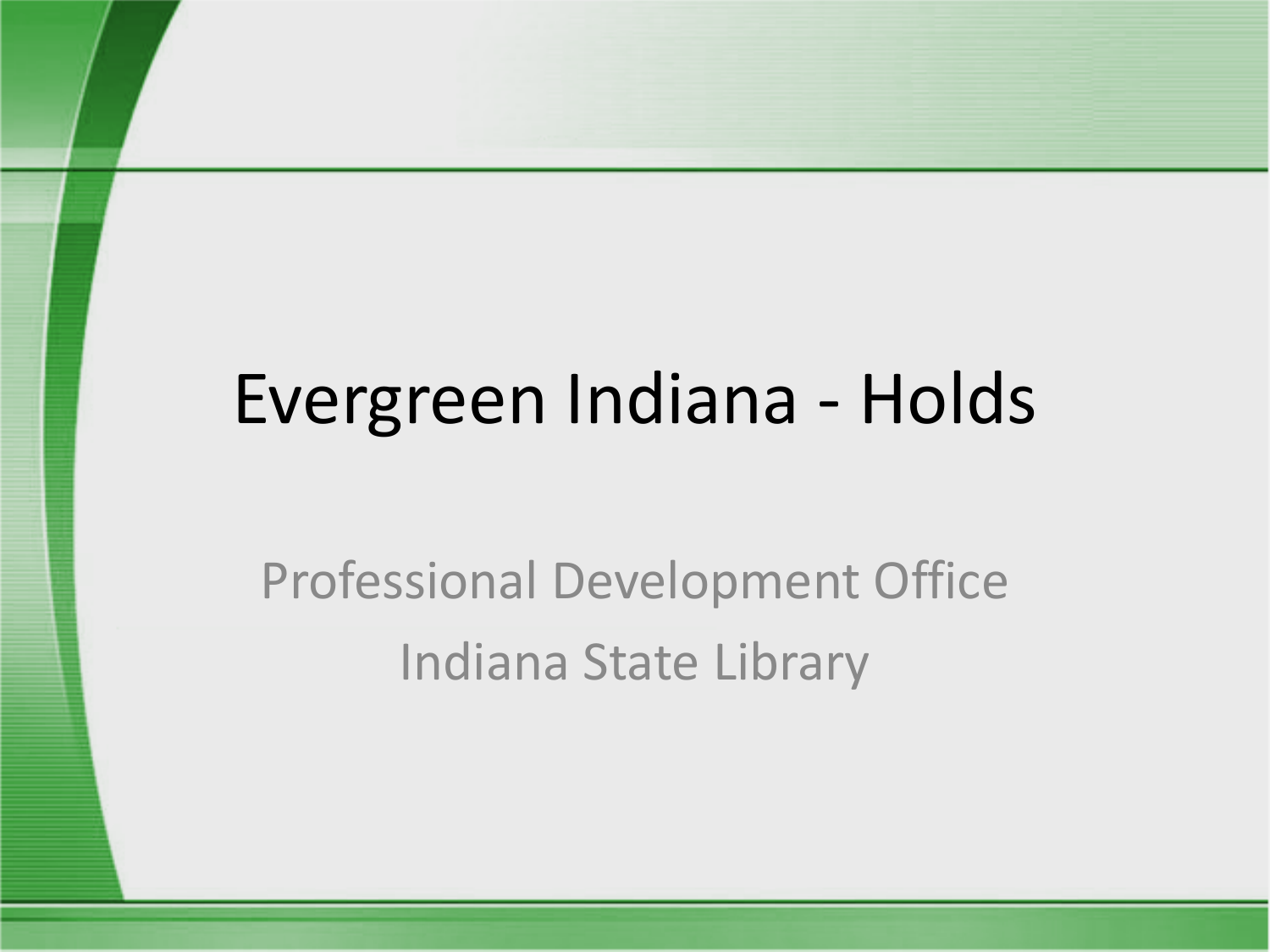#### Intro to Holds in Evergreen

- The backbone of the holds system in Evergreen Indiana is patron-initiated holds.
- We call holds Transits, rather than ILL because they are patron-initiated.
- Upon checking in an item at your library, regardless of whether you own the item, your library receives the circulation stat.
- 5 main factors involved in placing holds
	- Patron Type, Circ Modifier, Item Status, 6-month age protection, Pickup library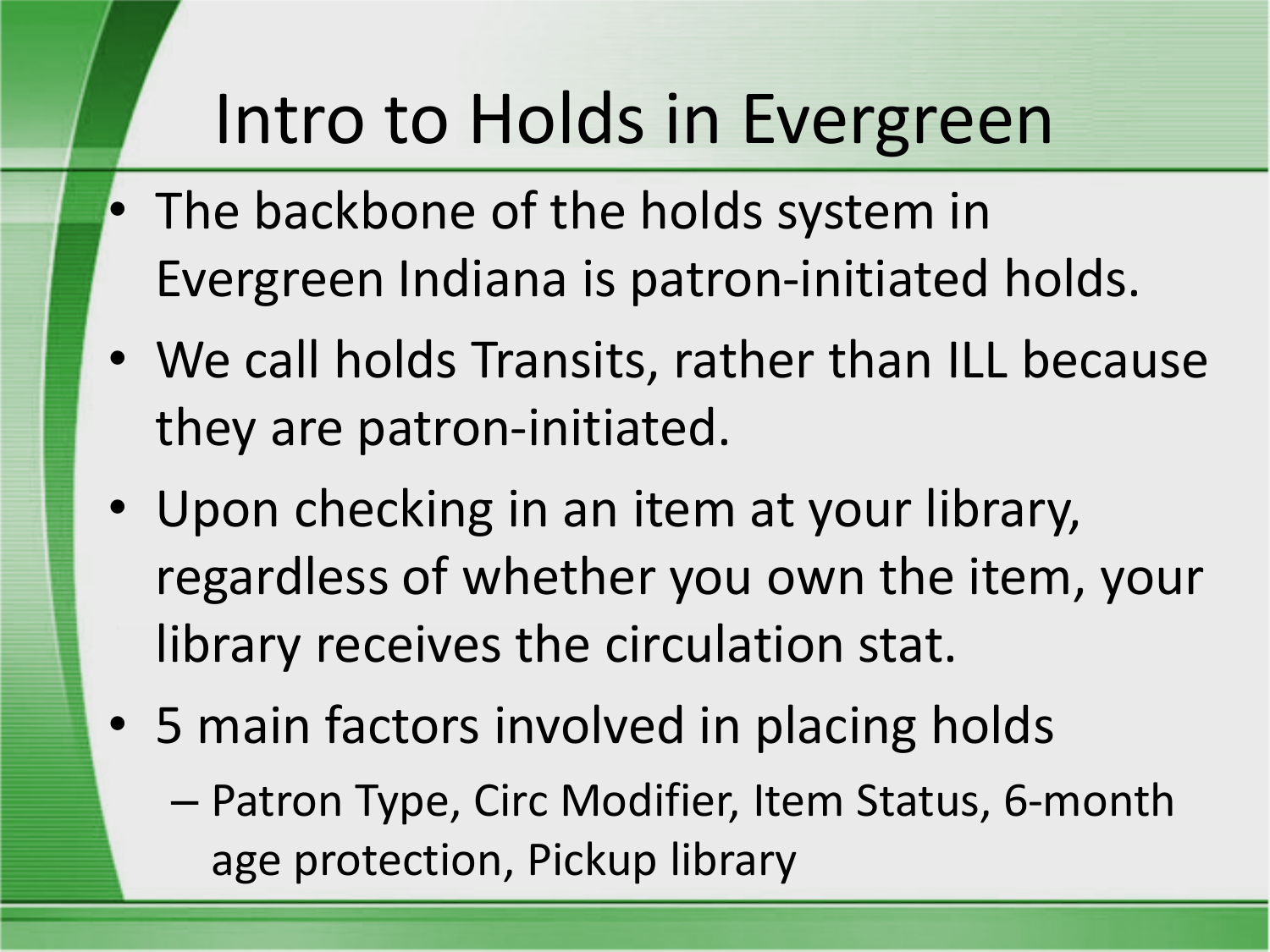# #1: Patron Types

- A patron's user profile group determines the scope of the patron's ability to place holds.
- Full access to consortium
	- Residents, non-residents, PLAC, outreach, temp and staff
- Access to issuing library materials only
	- Reciprocal borrowers and student

\*Computer Users may not place holds.

\*Limited Access may not place holds on rrated AV.



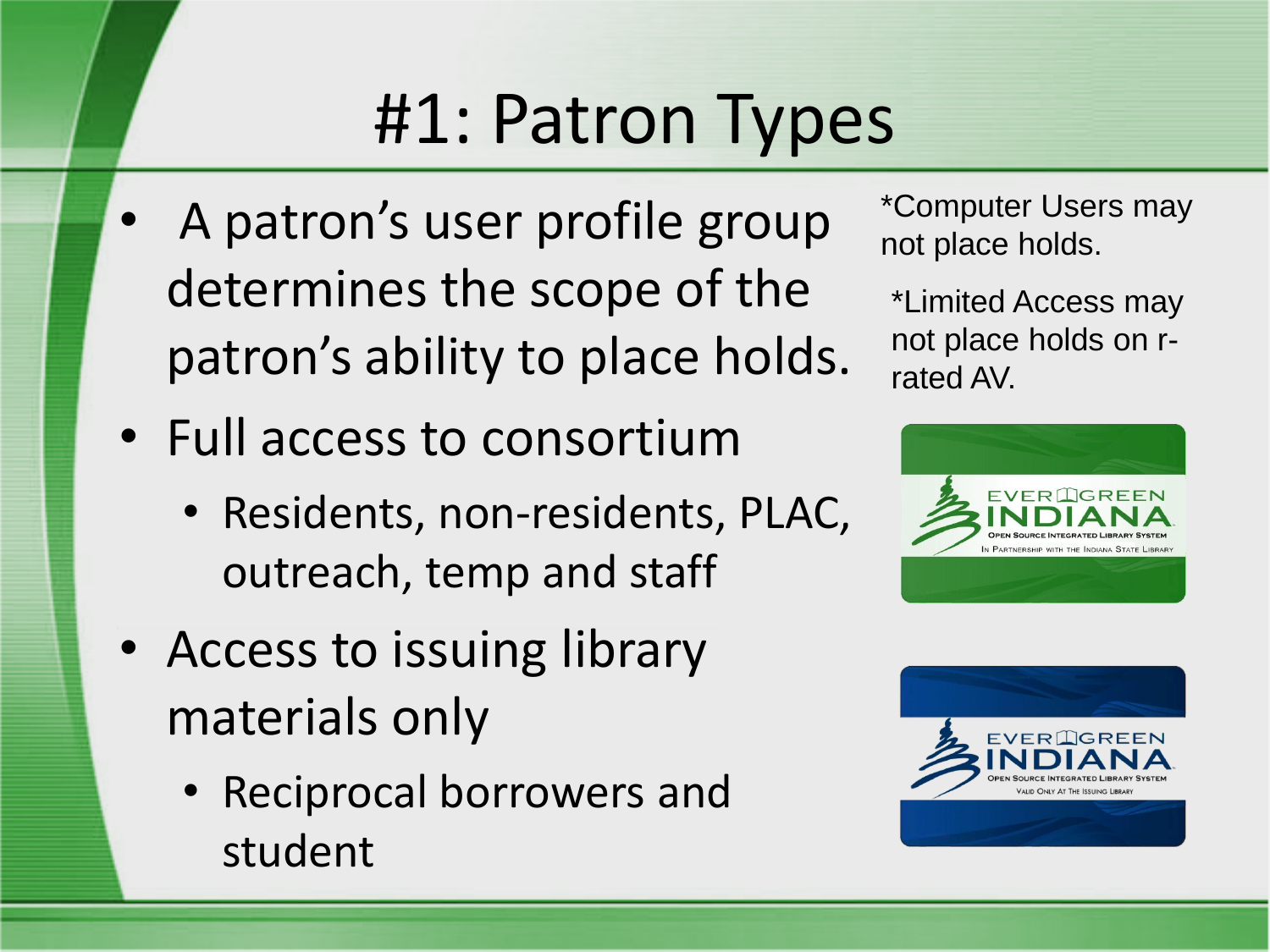#### Patron Type Hold Messages

#### Place Hold

Harry Potter and the chamber of secrets [text: lg. print] / J.K. Rowling ; illustrations by Mary Grandpré. Hold was successfully placed

#### Continue

#### Place Hold

Harry Potter and the deathly hallows / by J.K. Rowling; illustrations by Mary GrandPré.

#### Hold was not successfully placed

Problem: The patron's account has expired

Cancel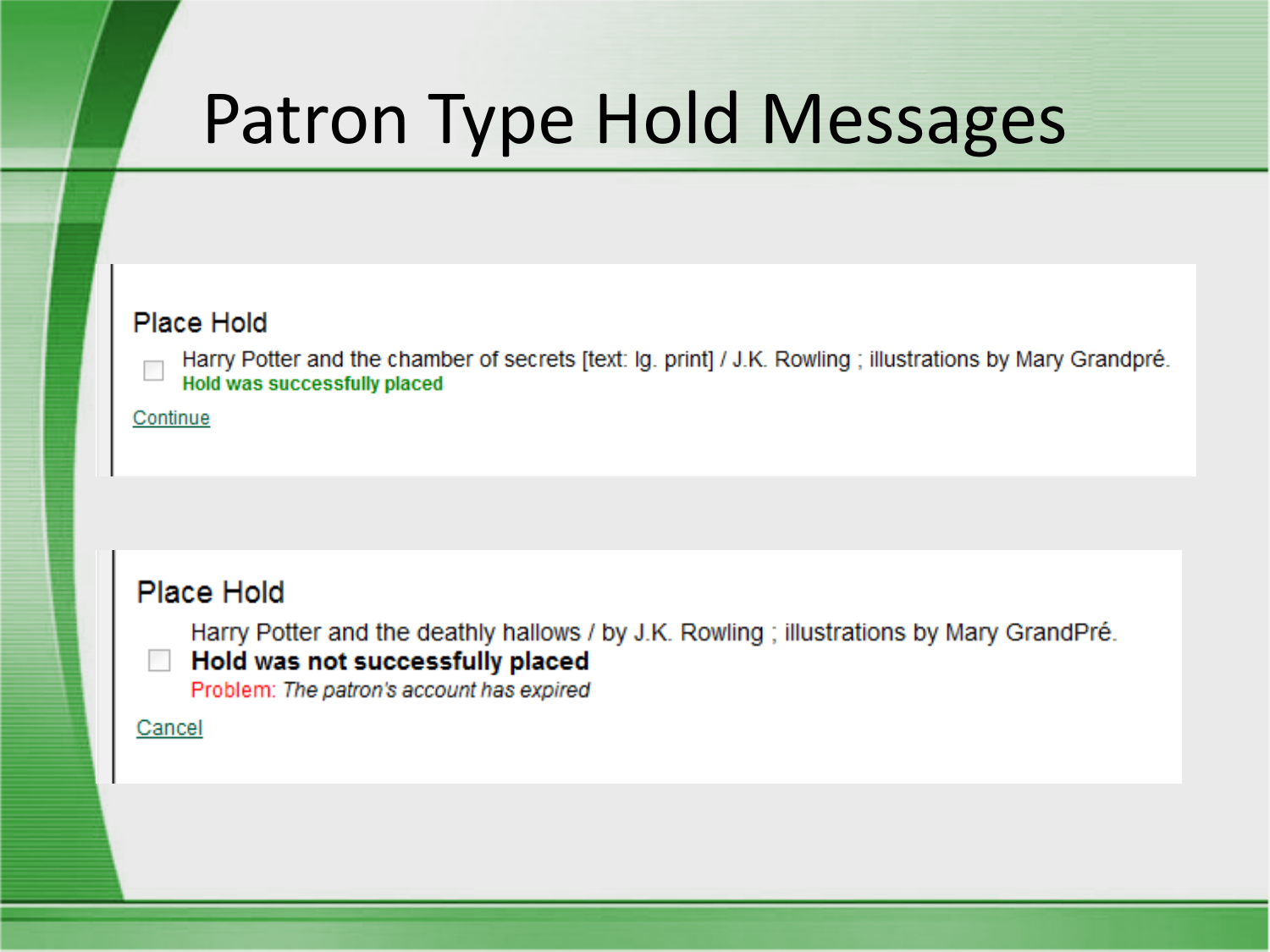# #2: Circ Modifiers

- Items with the following circ modifiers do not fill holds that would cause them to transit:
	- art, bestseller no holds, dvds and videos, cdmusic, equipment, media, realia, software gaming, special collections
- Patrons may place a hold, pick up an item from the owning library and return anywhere.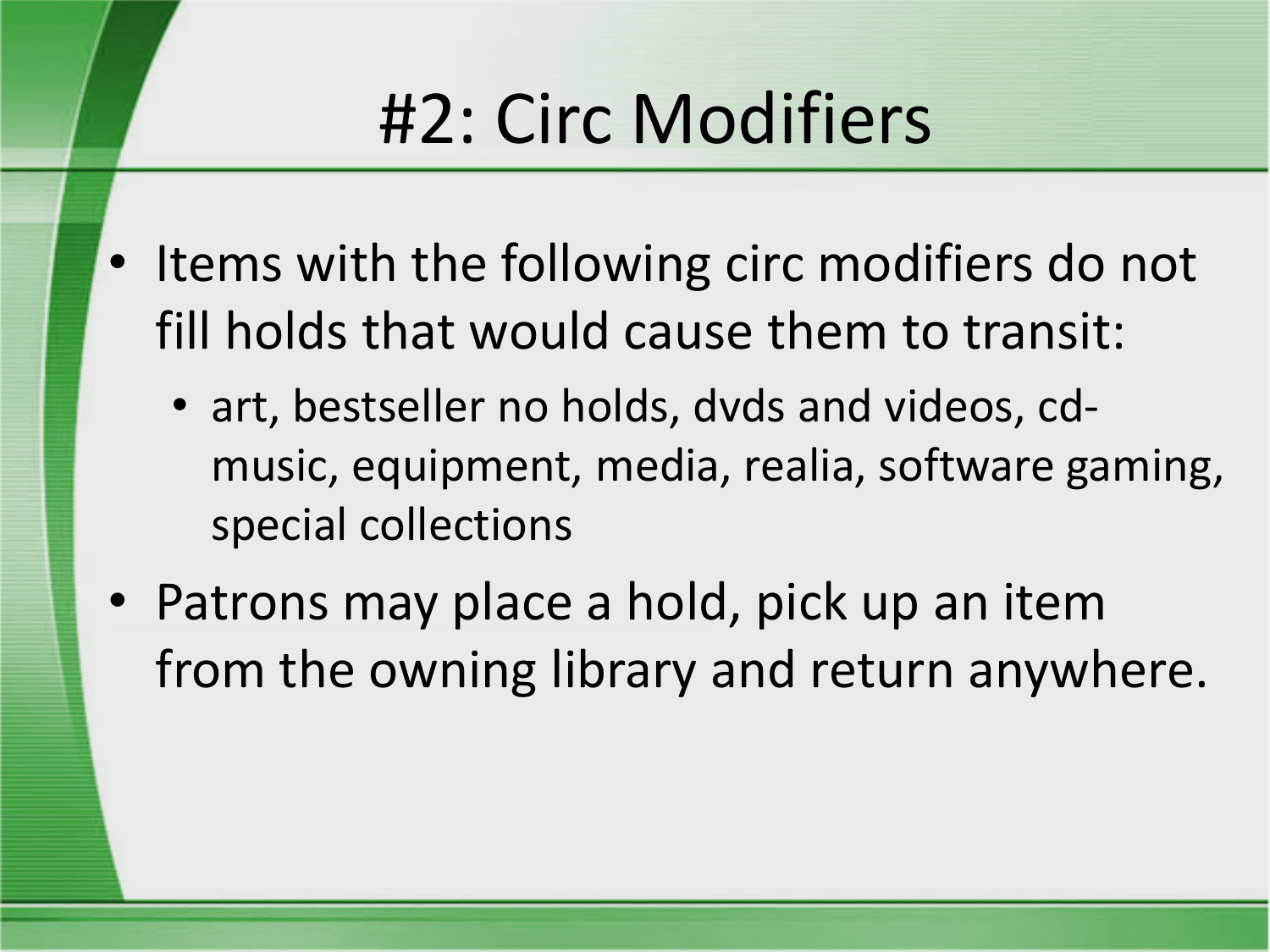# Circ Modifier Hold Messages

• Problem: This type of item is not permitted to transit within Evergreen Indiana.

| Search the Catalog                                                                                                                                                                  |               |                            |
|-------------------------------------------------------------------------------------------------------------------------------------------------------------------------------------|---------------|----------------------------|
| All Formats<br>▼                                                                                                                                                                    | Keyword       | $\overline{\mathbf{r}}$ in |
| Indiana State Library - Indianapolis                                                                                                                                                | <b>Search</b> | <b>Advanced Search</b>     |
| <b>Place Hold</b><br>Record for testing purposes 2<br>Hold was not successfully placed<br>Problem: Problem: This type of item is not permitted to transit within Evergreen Indiana. |               |                            |
| Cancel                                                                                                                                                                              |               |                            |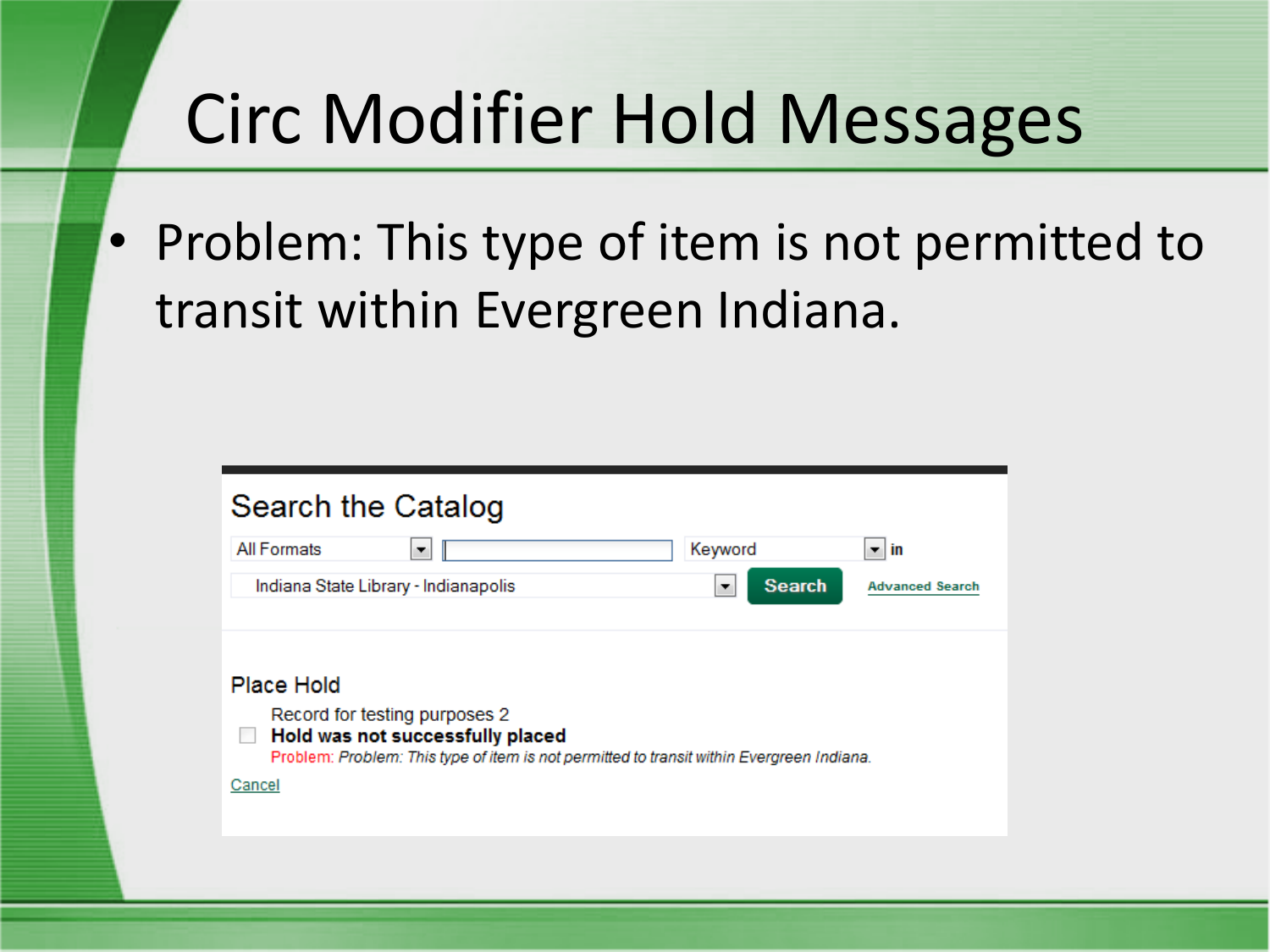#### #3: Item Status

- Holdable item status
	- Available, Checked Out, In Process, In Transit, On Holds Shelf, On Order, Reshelving
- Unholdable item status
	- Bindery, Cataloging, Damaged, Discard/Weed, ILL, Lost, Missing, Reference, Temporarily Unavailable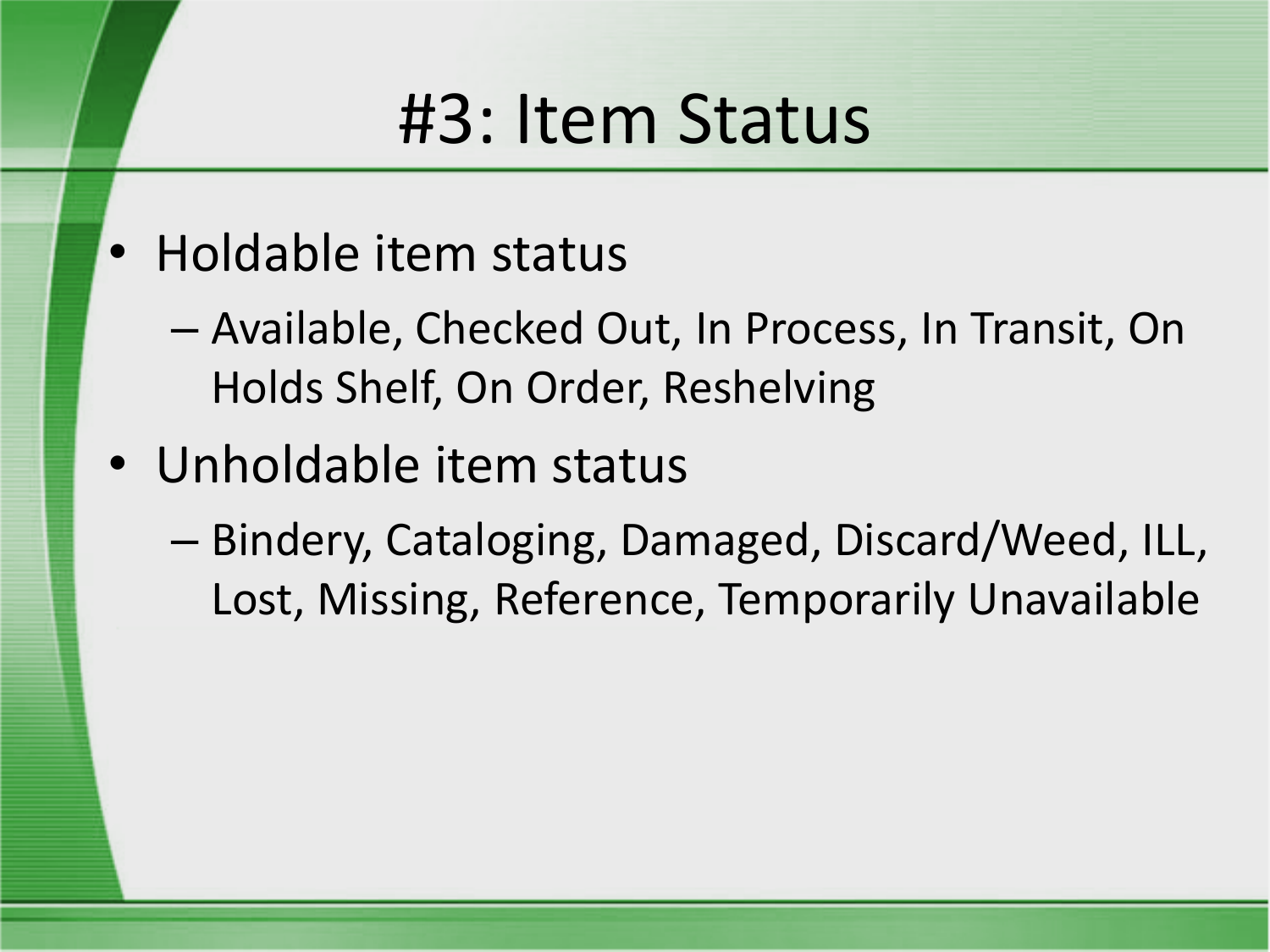#### Item Status Hold Messages

- Holdable? No
- Problem: The system could not find any items to match this hold request.

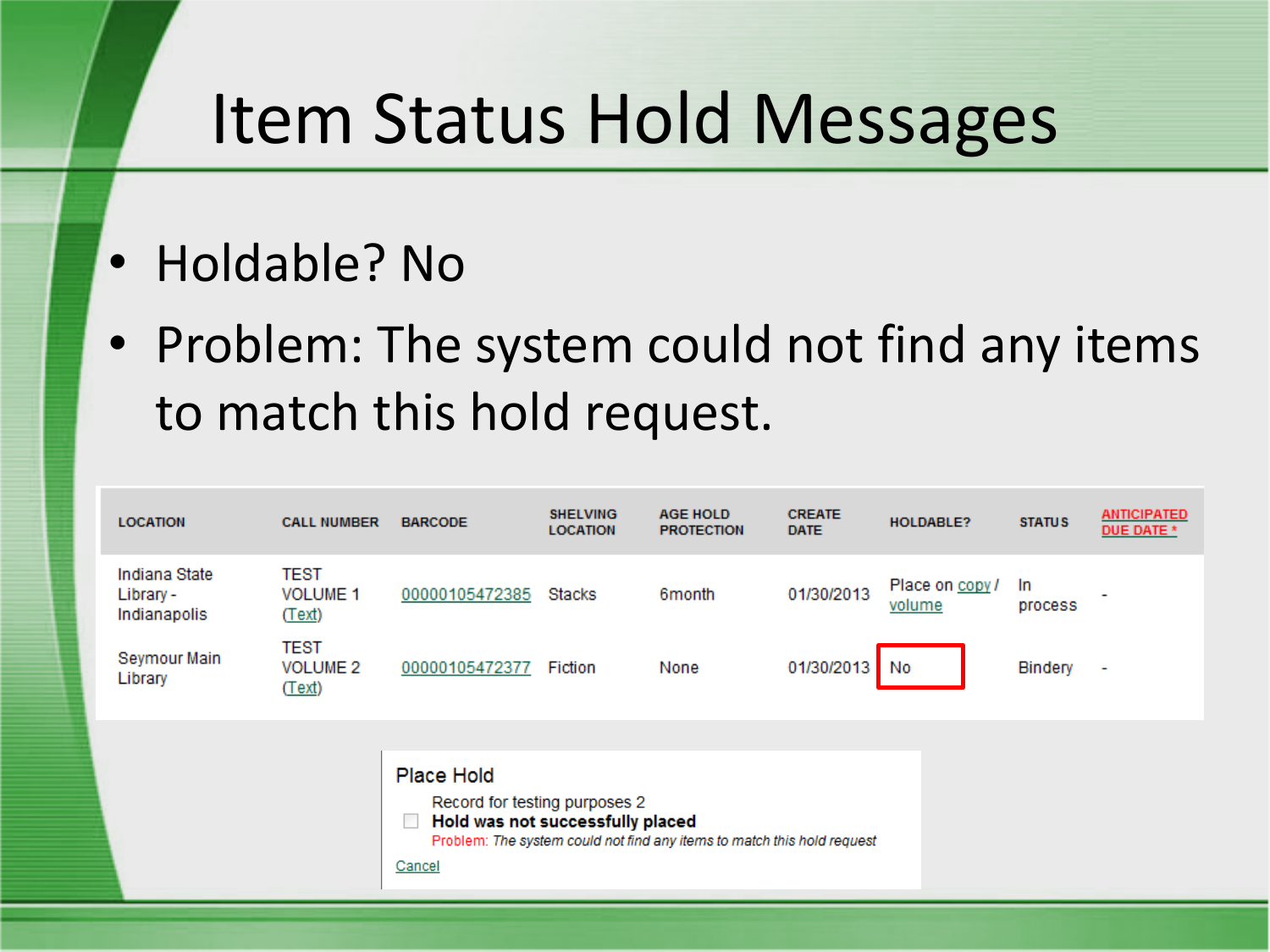## #4: 6-month age protection

- Applying 6-month age protection ensures that your new item will not leave your local library system to fill holds.
	- 6-month age protection wears off automatically and the item will begin filling opportunity-based holds right away.
	- Items can transit between branches during 6 month age protection.
	- If item is picked up at the owning library and dropped off at another library, it will transit back to the owning library.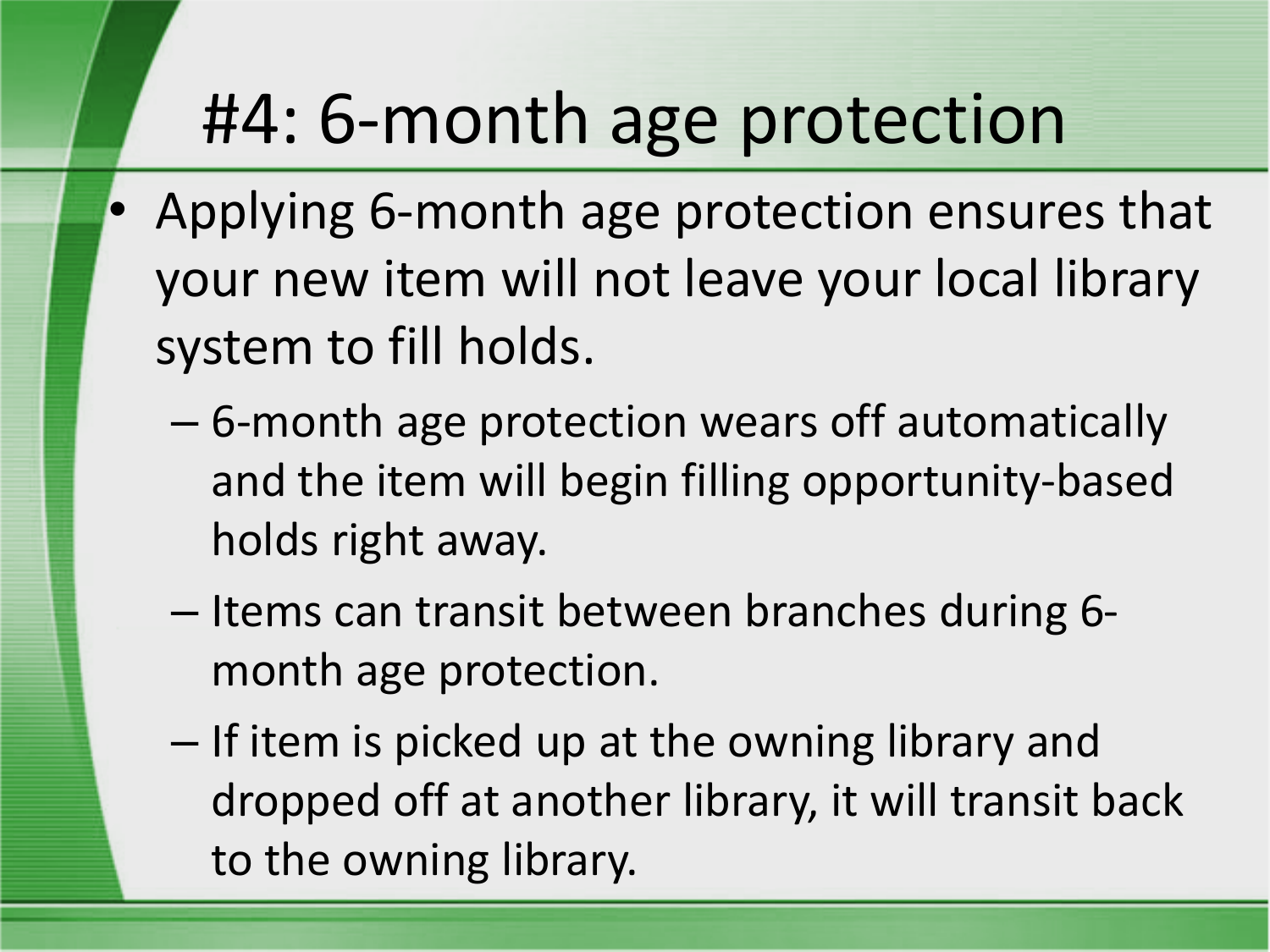# 6-month age protection – Staff Client side

#### **Place Hold**

Record for testing purposes 1

#### Hold was not successfully placed  $\overline{J}$

Problem: All available copies are temporarily unavailable at your pickup library due to age protection. Items less than 6 months old cannot be transited outside of the owning library. Placing this hold could result in longer wait times.

You have permission to override some of the failed holds. Click Submit to override and place your hold on the selected items.

**Submit** 

#### **Place Hold**



Cancel

Continue

| <b>Holds</b> |              |                      |              |            |                       |              |                                  |                            |        |
|--------------|--------------|----------------------|--------------|------------|-----------------------|--------------|----------------------------------|----------------------------|--------|
|              | Place Hold   | Show Cancelled Holds |              |            |                       |              | Detail View                      | Actions for Selected Holds |        |
|              | Available On | Capture Date         | Current Copy | La Notices | <b>Pickup Library</b> | Request Date | <b>Status</b>                    | Title                      | Type 囤 |
|              |              |                      | No Copy      |            | ISLI                  |              | 2013-01-30 11:5 Waiting for copy | Record for te V            |        |
|              |              |                      |              |            |                       |              |                                  |                            |        |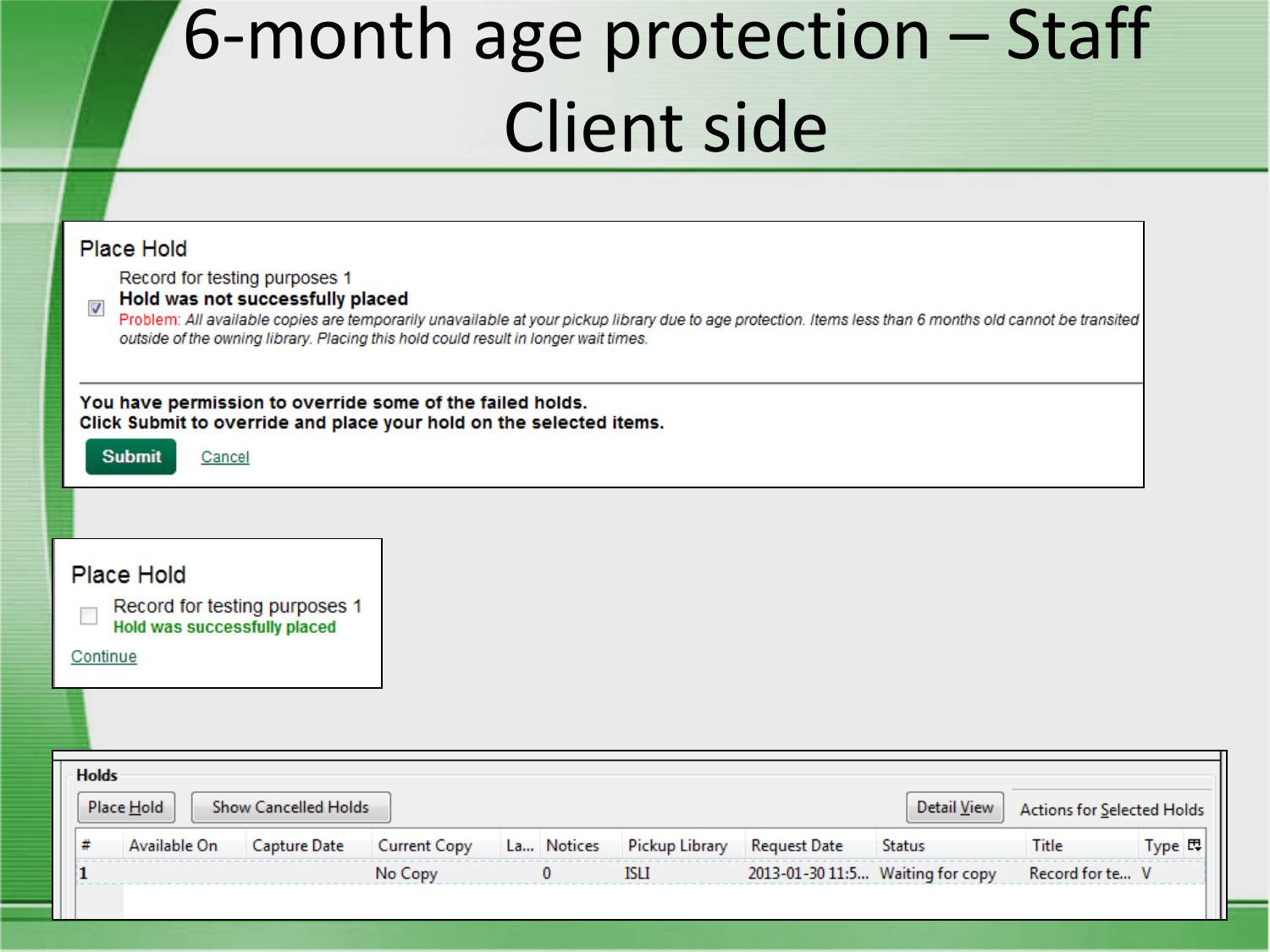### #5: Pickup Library

- Proximity
	- At item checkin, if there are any holds that the item can fill at the checkin library, they'll be filled before allowing the item to transit to fill holds at another library.
- Opportunity
	- If a library's item transits to another library, it will stay there as long as there are appropriate holds to fill in order to minimize transit expenses.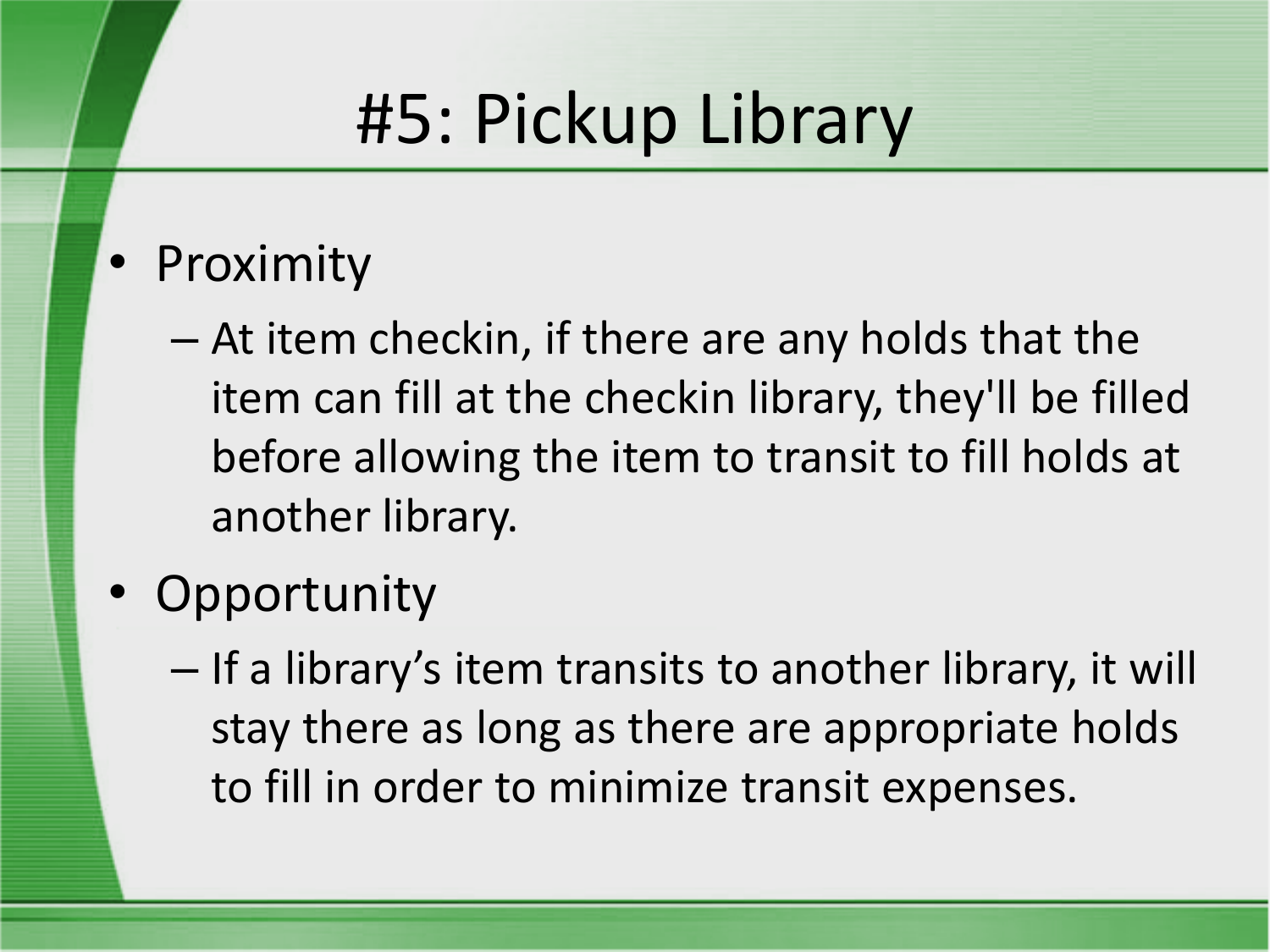#### #5 Pickup Library- Proximity

Assume that all copies are unavailable until Jan. 6 when the copy is checked in at Thorntown PL.

Jan. 1: Judy places a hold with a pickup location of Lebanon PL.

> Jan. 5: Jerry places a hold with a pickup location of Thorntown PL.

> > Jan. 6: Item is checked in at Thorntown PL.

> > > Hold is filled for Jerry. System continues to look for Judy.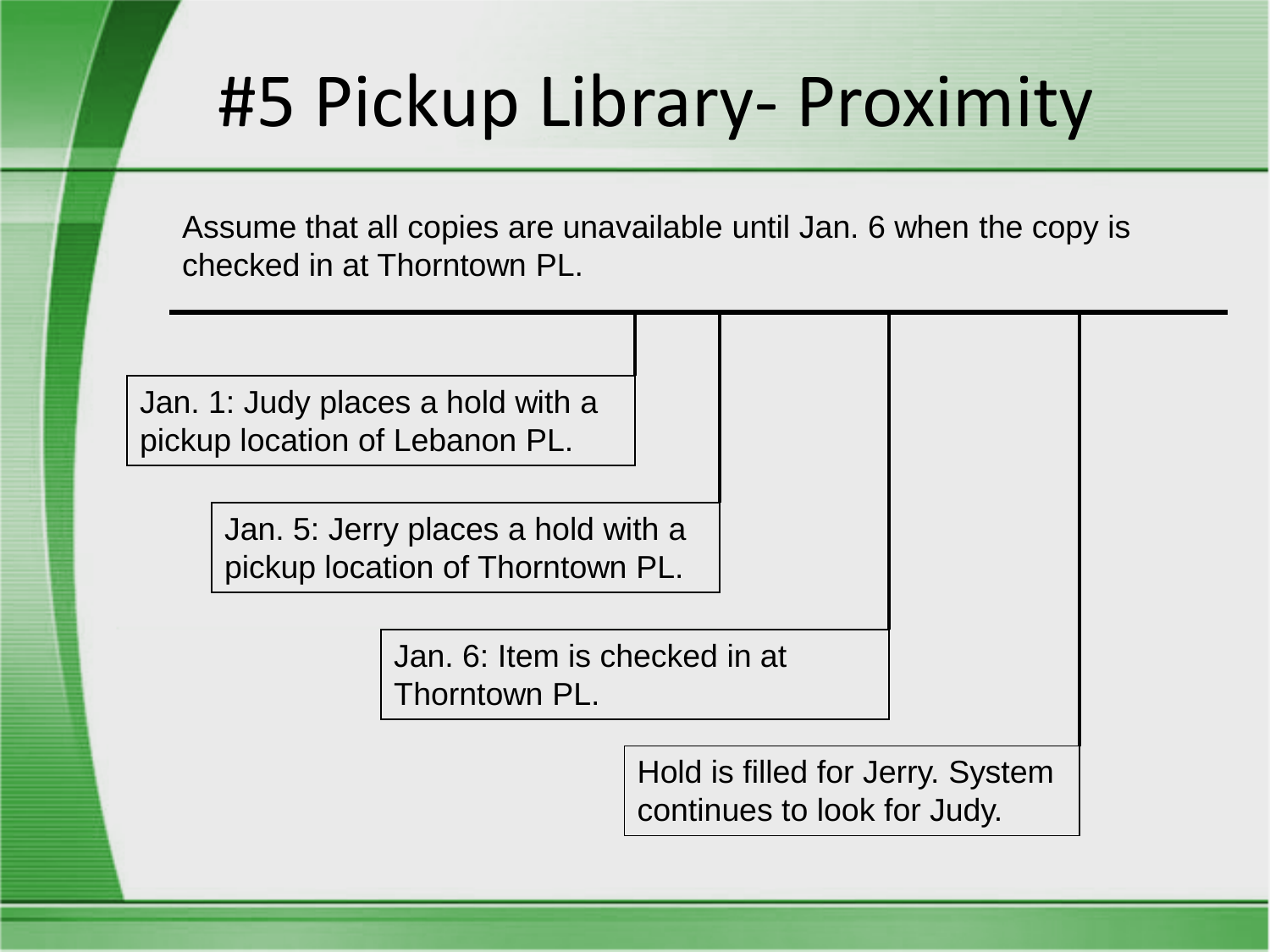### #5 Pickup Library - Opportunity

Assume that there is only one copy available in the consortium.

Jan. 1: Judy places a hold with a pickup location of Lebanon PL.

> Jan. 5: Item transits to Lebanon PL from Thorntown PL to fill Judy's hold.

> > Jan. 24: Jerry places a hold with a pickup location of Lebanon PL.

> > > Jan. 26 Item is returned and is targeted for Jerry's hold at Lebanon PL.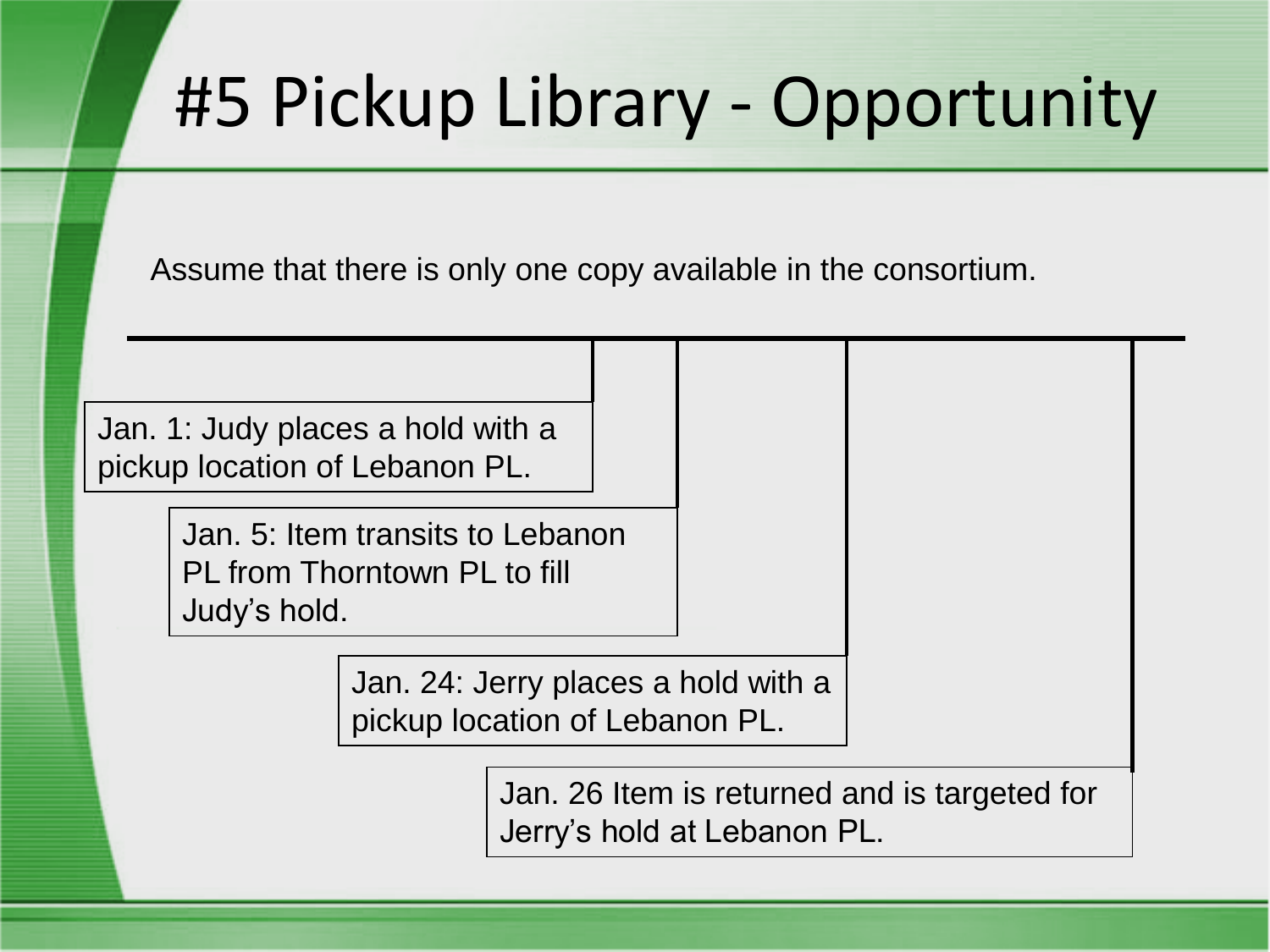# Placing a Hold

- Staff members should never place a hold with their staff account (localadmin, circ1, cat2, etc.)
- Rather, you may create a new patron account and place holds with that account.
	- Example: BOOKCLUB
- Designating someone to pickup a hold.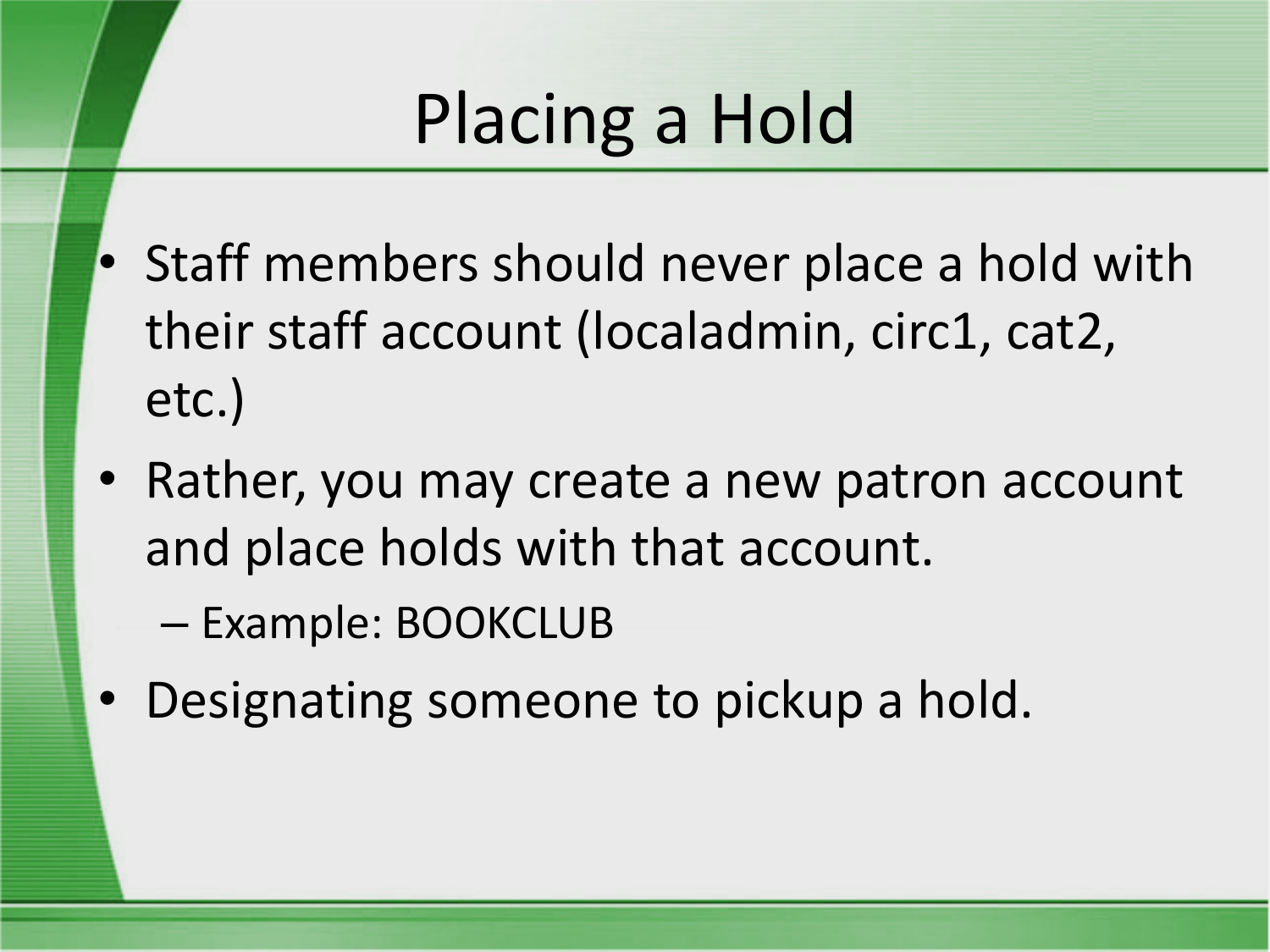#### Holds in Staff Client

|                                                                               | 1 Bib Record: 5466293 2 Patron Search 3 Patron: BORGER, SHAUNA +                                                                                                                    |                        |                                                   |                                                                      |                           |               |                                               |                                                              |
|-------------------------------------------------------------------------------|-------------------------------------------------------------------------------------------------------------------------------------------------------------------------------------|------------------------|---------------------------------------------------|----------------------------------------------------------------------|---------------------------|---------------|-----------------------------------------------|--------------------------------------------------------------|
| <b>Title:</b><br>Author:<br>Rowling, J.K.<br>Bib Call #: PZ7.R79835Hak 2007b  | Record Summary ( Add Volumes ) ( View MARC )<br>Harry Potter and the deathly hallows                                                                                                |                        | Edition: Large print ed.<br><b>Pub Date: 2007</b> | <b>TCN:</b><br>Database ID:<br><b>Record Owner:</b>                  | 5466293<br>5466293        |               | <b>Created By:</b><br>Last Edited By: hm-cat1 | admin<br>Last Edited On: 2011-12-12 5:4 PM                   |
| Record 5 of 56<br>Start<br>Go Back<br>Reload                                  | <b>Previous</b><br>End<br>Next<br>Go Forward                                                                                                                                        | Search Results         |                                                   |                                                                      |                           |               |                                               | <b>Actions for this Record</b><br>Debug<br><b>Print Page</b> |
| <b>INSPIRE</b><br><b>Indiana State Library</b><br>Search the Catalog          | Find a Library Near Me<br>Help                                                                                                                                                      | <b>About Evergreen</b> |                                                   |                                                                      |                           |               |                                               |                                                              |
| All Formats<br>$\vert \cdot \vert$<br>[ Click to Refine Your Original Search] | title:harry potter<br>Keyword                                                                                                                                                       | $\vert \cdot \vert$ in | Indiana State Library - Indianapolis              |                                                                      | $\blacksquare$            | <b>Search</b> | <b>Advanced Search</b>                        |                                                              |
|                                                                               |                                                                                                                                                                                     |                        |                                                   |                                                                      |                           |               |                                               |                                                              |
| <b>Recent searches</b>                                                        | ◀ Search Results                                                                                                                                                                    |                        |                                                   |                                                                      |                           |               |                                               |                                                              |
|                                                                               | Harry Potter and the deathly hallows / by J.K. Rowling; illustrations by Mary GrandPré.<br>Rowling, J. K. (Author). GrandPré, Mary, ill. (Added Author). Rowling, J. K. (Credited). |                        |                                                   |                                                                      |                           | $\circ$       |                                               | Place Hold                                                   |
|                                                                               | <b>Available copies</b>                                                                                                                                                             | <b>Current holds</b>   |                                                   |                                                                      |                           |               |                                               | <b>BET AND TO THY ITS</b>                                    |
|                                                                               | . 6 copies at Evergreen Indiana. (Show)<br>. 1 copy at Indiana State Library. (Show)<br>. 1 copy at Indiana State Library - Indianapolis.                                           |                        | 0 current holds with 8 total copies.              |                                                                      |                           |               |                                               | <b>Print</b> / Email                                         |
|                                                                               |                                                                                                                                                                                     |                        |                                                   |                                                                      |                           |               |                                               |                                                              |
| <b>LOCATION</b>                                                               | <b>CALL NUMBER</b>                                                                                                                                                                  | <b>BARCODE</b>         | <b>SHELVING LOCATION</b>                          | <b>CREATE</b><br><b>AGE HOLD</b><br><b>DATE</b><br><b>PROTECTION</b> | HOLDABLE?                 |               | <b>STATUS</b>                                 | ANTICIPATED DUE<br>DATE *                                    |
| Indiana State Library -<br>Indianapolis                                       | [16699] ISLM PZ7 .R79835 HAK 2007B<br>(Text)                                                                                                                                        | 00000105054290         | <b>Talking Books Large</b><br><b>Type</b>         | 08/16/2007<br>6 <sub>month</sub>                                     | Place on copy /<br>volume |               | Reshelving                                    |                                                              |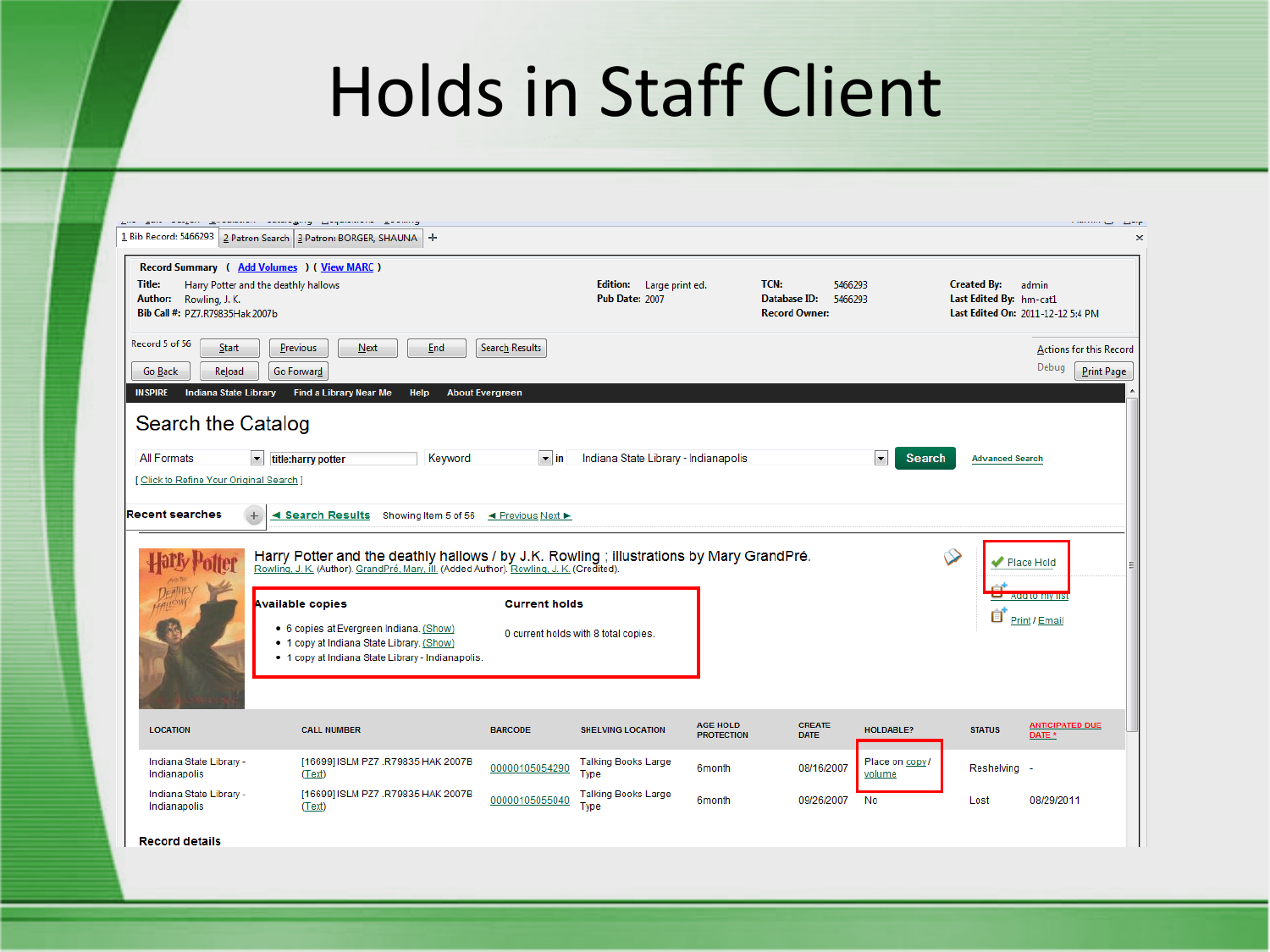# Placing a hold in OPAC

|                                                                                                                                                            | <b>Shauna Borger</b> |           |
|------------------------------------------------------------------------------------------------------------------------------------------------------------|----------------------|-----------|
| <b>EVEROGREEN</b><br><b>EN SOURCE INTEGRATED LIBRARY</b>                                                                                                   | 0 Checked Out        | O         |
|                                                                                                                                                            |                      |           |
| <b>Indiana State Library</b><br>Find a Library Near Me<br><b>About Evergreen</b><br><b>INSPIRE</b><br>Help                                                 |                      |           |
| Search the Catalog                                                                                                                                         |                      |           |
| $\blacktriangledown$<br>$\overline{ }$ in<br><b>All Formats</b><br>Indiana State Library - Indianapolis<br>harry potter<br>Title<br><b>Advanced Search</b> |                      | <b>Se</b> |
| Place Hold<br>The psychology of Harry Potter : an unauthorized examination of the boy who lived / edited by Neil Mulholland.                               |                      |           |
| Indiana State Library - Indianapolis<br>Pickup location:<br>۰                                                                                              |                      |           |
| Notify when hold is ready for pickup?                                                                                                                      |                      |           |
| Ves, by Email<br>Yes, by Phone                                                                                                                             |                      |           |
| Phone Number: 317-234-6536                                                                                                                                 |                      |           |
| Yes, by Text Messaging                                                                                                                                     |                      |           |
| Mobile carrier: Alaska Communications (USA)<br>V Note: carrier charges may apply                                                                           |                      |           |
| Mobile number:<br>Hint: use the full 10 digits of your phone #, no spaces, no dashes                                                                       |                      |           |
|                                                                                                                                                            |                      |           |
|                                                                                                                                                            |                      |           |

Cancel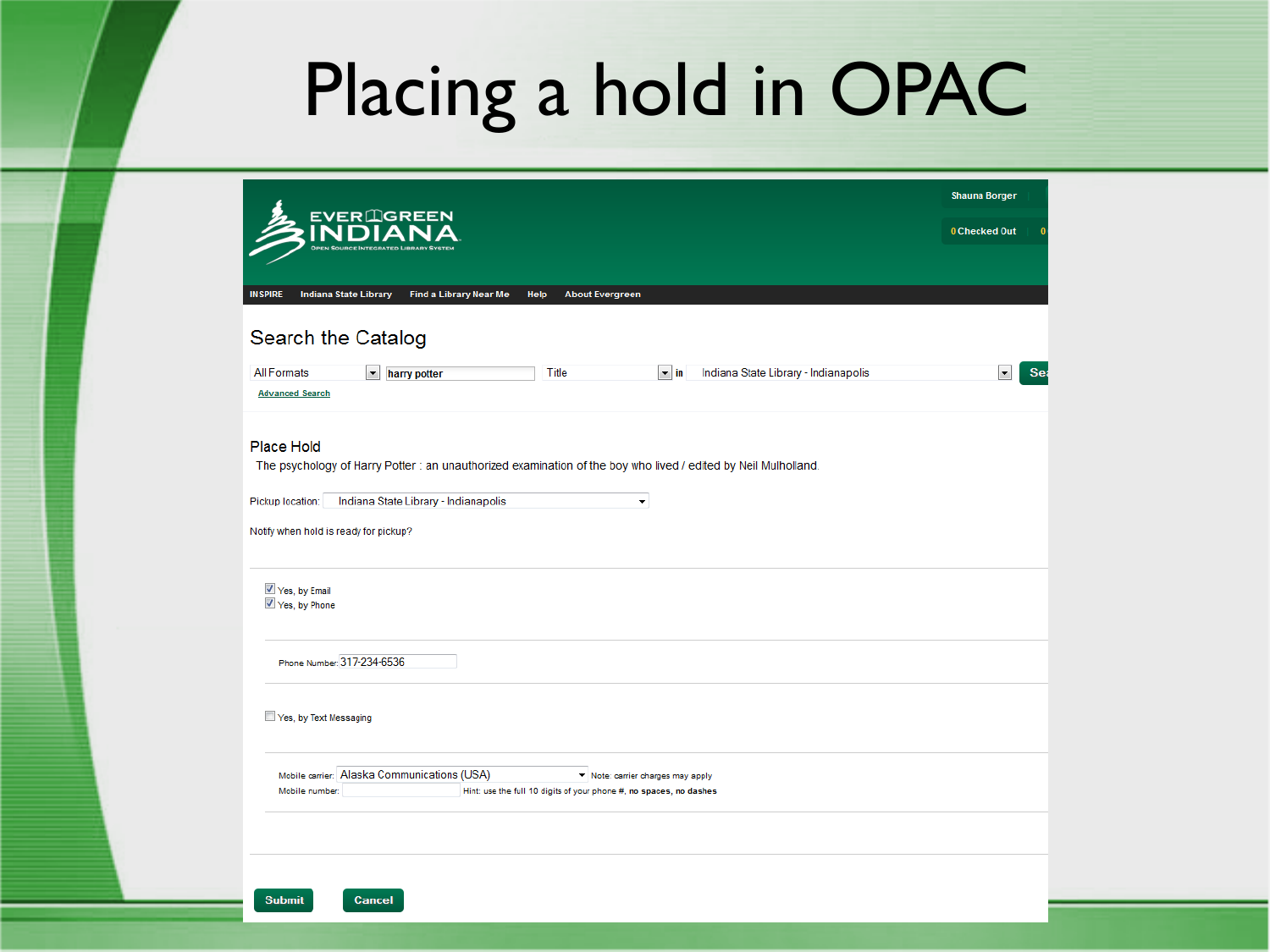#### Placing a hold in Staff Client

| Record Summary ( Add Volumes ) ( View MARC )<br><b>Title:</b><br>Harry Potter and the deathly hallows<br>Author: Rowling, J. K.<br>Bib Call #: PZ7.R79835Hak 2007b                      | Edition: Large print ed.<br><b>Pub Date: 2007</b> | TCN:<br>5466293<br>Database ID:<br>5466293<br><b>Record Owner:</b> | Created By: admin<br>Last Edited By: hm-cat1<br>Last Edited On: 2011-12-12 5:4 PM |
|-----------------------------------------------------------------------------------------------------------------------------------------------------------------------------------------|---------------------------------------------------|--------------------------------------------------------------------|-----------------------------------------------------------------------------------|
| End<br>Search Results<br>Start<br>Previous<br>$N$ ext<br>Go Back<br>Go Forward<br>Reload                                                                                                |                                                   |                                                                    | <b>Actions for this Record</b><br>Debug<br>Print Page                             |
| Place Hold<br>P Place hold for patron by barcode:<br>Place this hold for me (Shauna Borger)<br>Harry Potter and the deathly hallows / by J.K. Rowling ; illustrations by Mary GrandPré. |                                                   |                                                                    |                                                                                   |
| Indiana State Library - Indianapolis<br>Pickup location:<br>Notify when hold is ready for pickup?<br>Yes, by Email                                                                      | $\blacktriangledown$                              |                                                                    |                                                                                   |
| Yes, by Phone<br>Phone Number: 317-234-6536                                                                                                                                             |                                                   |                                                                    |                                                                                   |
| Yes, by Text Messaging<br>Mobile carrier: Alaska Communications (USA)<br>Mobile number:<br>Hint: use the full 10 digits of your phone #, no spaces, no dashes                           | ▼ Note: carrier charges may apply                 |                                                                    |                                                                                   |
|                                                                                                                                                                                         |                                                   |                                                                    |                                                                                   |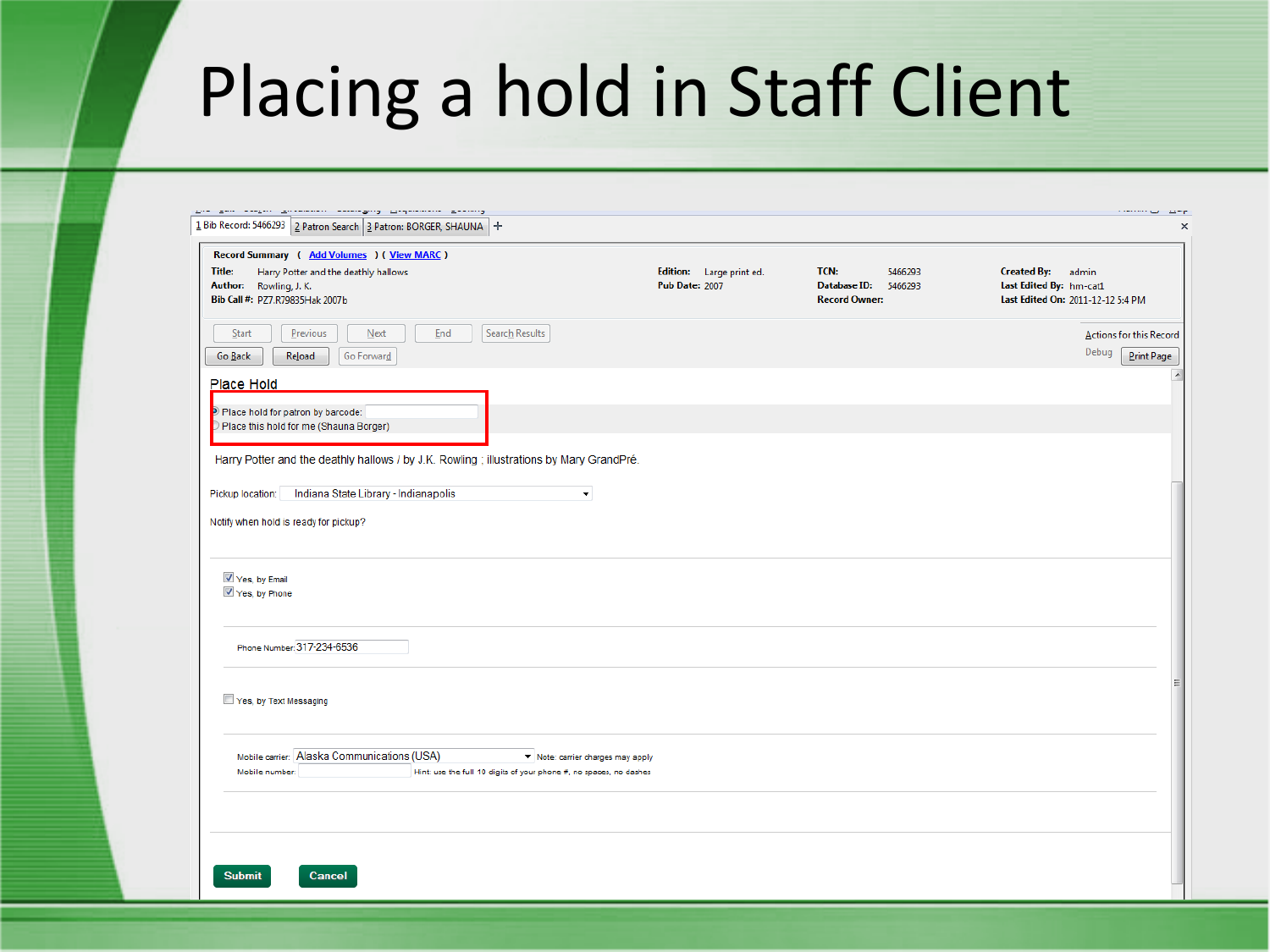# Types of Holds

- Title hold
	- This hold can be placed by the patron or staff member.
	- It targets all copies attached to a title and attempts to fill the hold with the first one it finds available.

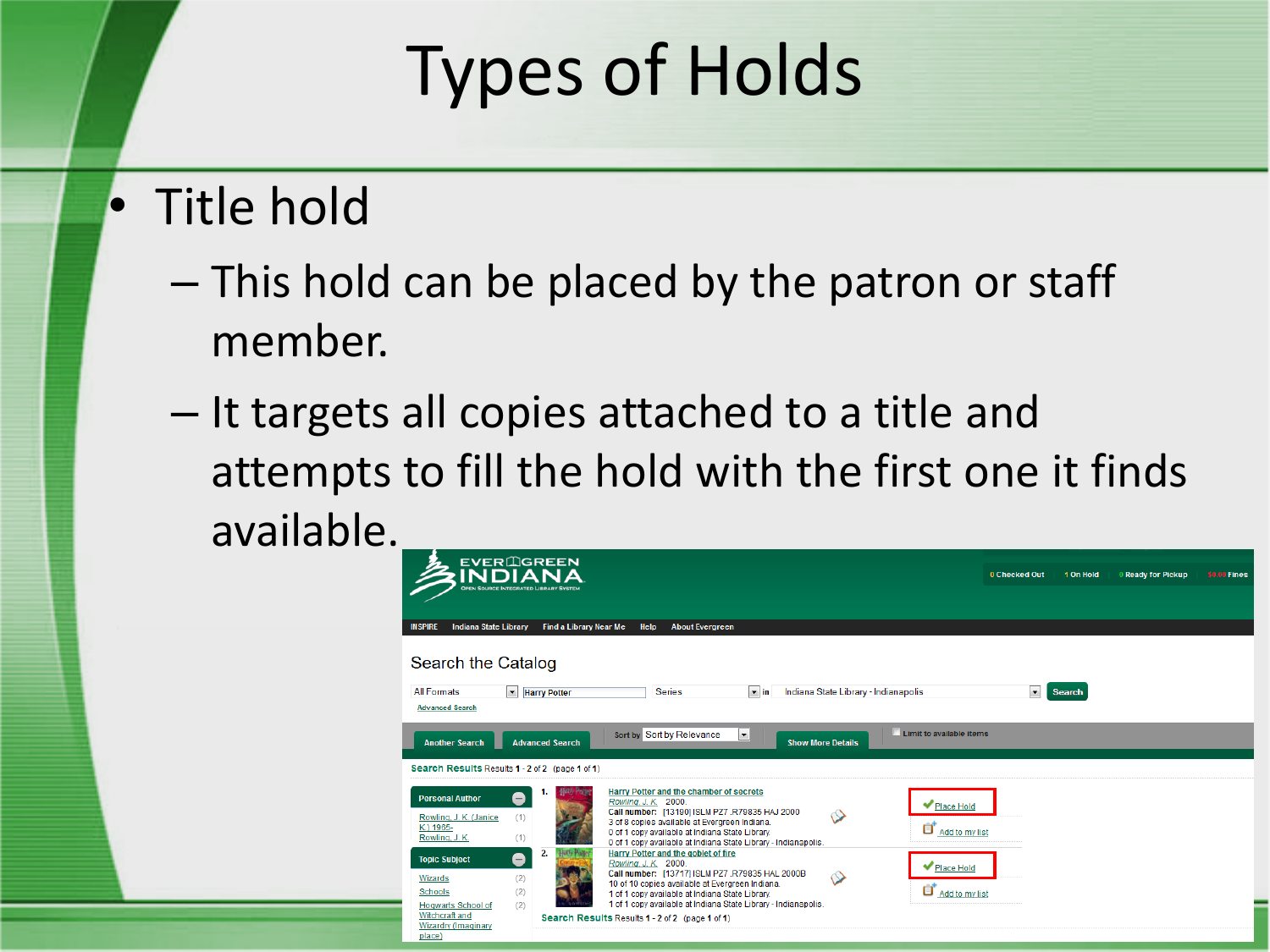# Types of Holds

- Volume hold
	- This hold can only be placed by staff members.
	- Think of this as the Call Number hold.
	- Ideal for targeting specific magazines or series items.

|                                         | Harry Potter and the deathly hallows / by J.K. Rowling; illustrations by Mary GrandPré.<br>Rowling, J. K. (Author). GrandPré, Mary, ill. (Added Author). Rowling, J. K. (Credited). |                      |                                           |                                      |                              | N                                                         |               | Place Hold                                     |
|-----------------------------------------|-------------------------------------------------------------------------------------------------------------------------------------------------------------------------------------|----------------------|-------------------------------------------|--------------------------------------|------------------------------|-----------------------------------------------------------|---------------|------------------------------------------------|
| <b>DEATHLY</b>                          | <b>Available copies</b><br>• 8 copies at Evergreen Indiana. (Show)<br>• 1 copy at Indiana State Library. (Show)<br>. 1 copy at Indiana State Library - Indianapolis.                | <b>Current holds</b> | 0 current holds with 9 total copies.      |                                      |                              |                                                           |               | $\mathbf{a}^*$ Add to my list<br>Print / Email |
| <b>LOCATION</b>                         | <b>CALL NUMBER</b>                                                                                                                                                                  | <b>BARCODE</b>       | <b>SHELVING LOCATION</b>                  | <b>AGE HOLD</b><br><b>PROTECTION</b> | <b>CREATE</b><br><b>DATE</b> | HOLDABLE?                                                 | <b>STATUS</b> | <b>ANTICIPATED DUE DATE</b>                    |
| Indiana State Library -<br>Indianapolis | [16699] ISLM PZ7 .R79835 HAK 2007B<br>(Text)                                                                                                                                        | 00000105054290       | <b>Talking Books Large</b><br>Type        | 6 <sub>month</sub>                   | 08/16/2007                   | Disas se se ny<br><b>STATISTICS</b> IN THE 2005<br>volume | Available -   |                                                |
| Indiana State Library -<br>Indianapolis | [16699] ISLM PZ7 .R79835 HAK 2007B<br>(Text)                                                                                                                                        | 00000105055040       | <b>Talking Books Large</b><br><b>Type</b> | 6 <sub>month</sub>                   | 09/26/2007                   | No                                                        | Lost          | 08/29/2011                                     |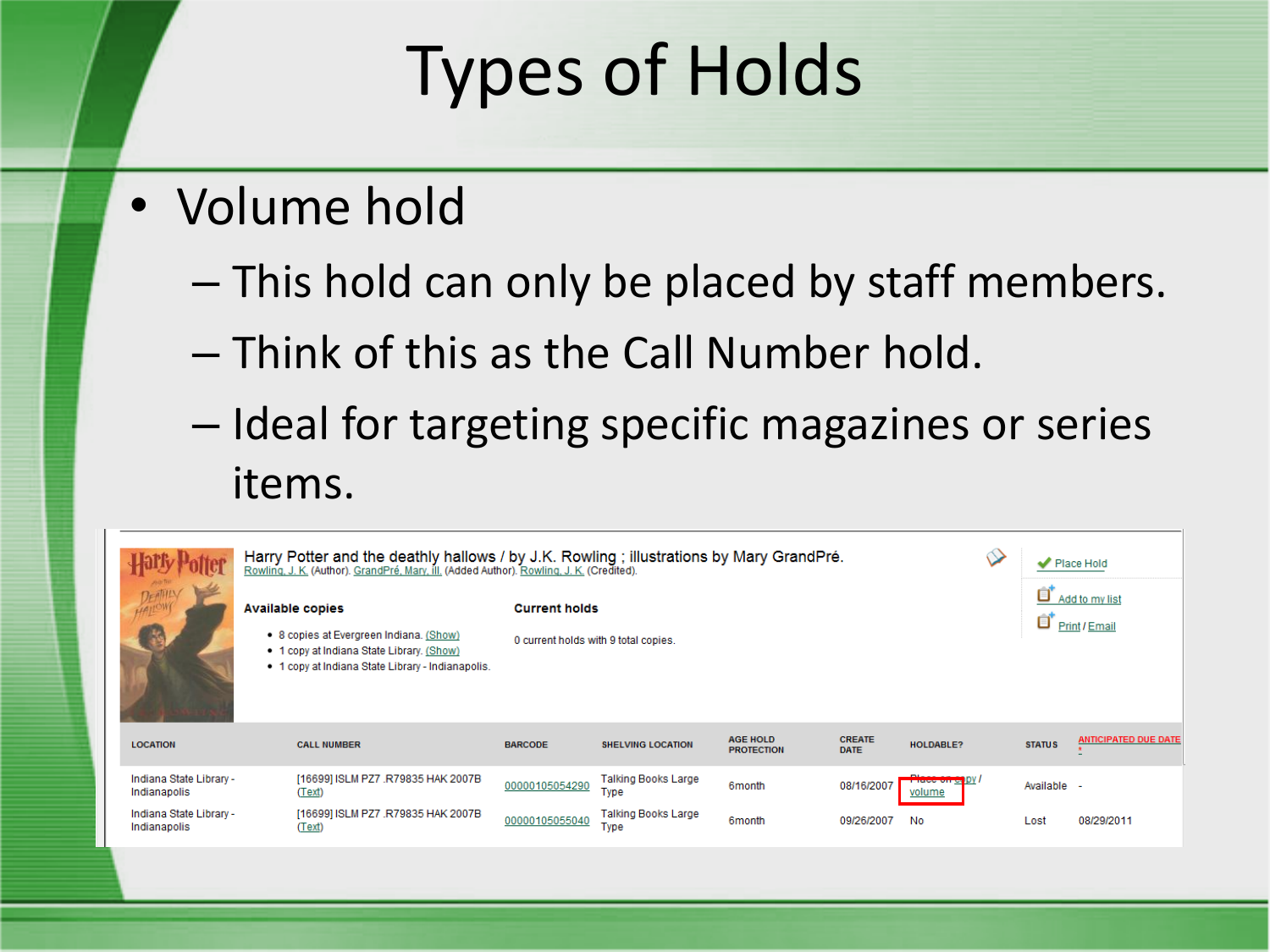## Types of Holds

- Copy Hold
	- This hold can only be placed by staff members.
	- This type of hold can only be fulfilled with a specific item.

|                                         | Harry Potter and the deathly hallows / by J.K. Rowling ; illustrations by Mary GrandPré.<br>Rowling, J. K. (Author). GrandPré, Mary, ill. (Added Author). Rowling, J. K. (Credited). |                                                                                |                                           |                                      |                              |                          |               | Place Hold                  |
|-----------------------------------------|--------------------------------------------------------------------------------------------------------------------------------------------------------------------------------------|--------------------------------------------------------------------------------|-------------------------------------------|--------------------------------------|------------------------------|--------------------------|---------------|-----------------------------|
| <b>DEATHLY</b>                          | <b>Available copies</b><br>• 8 copies at Evergreen Indiana. (Show)<br>. 1 copy at Indiana State Library. (Show)<br>. 1 copy at Indiana State Library - Indianapolis.                 | Add to my list<br><b>Current holds</b><br>0 current holds with 9 total copies. |                                           |                                      |                              |                          | Print / Email |                             |
| <b>LOCATION</b>                         | <b>CALL NUMBER</b>                                                                                                                                                                   | <b>BARCODE</b>                                                                 | <b>SHELVING LOCATION</b>                  | <b>AGE HOLD</b><br><b>PROTECTION</b> | <b>CREATE</b><br><b>DATE</b> | <b>HOLDABLE?</b>         | <b>STATUS</b> | <b>ANTICIPATED DUE DATE</b> |
| Indiana State Library -<br>Indianapolis | [16699] ISLM PZ7 .R79835 HAK 2007B<br>(Text)                                                                                                                                         | 00000105054290                                                                 | <b>Talking Books Large</b><br><b>Type</b> | 6 <sub>month</sub>                   | 08/16/2007                   | Place on copy /<br>volum | Available -   |                             |
| Indiana State Library -<br>Indianapolis | [16699] ISLM PZ7 .R79835 HAK 2007B<br>(Text)                                                                                                                                         | 00000105055040                                                                 | <b>Talking Books Large</b><br><b>Type</b> | 6 <sub>month</sub>                   | 09/26/2007                   | No                       | Lost          | 08/29/2011                  |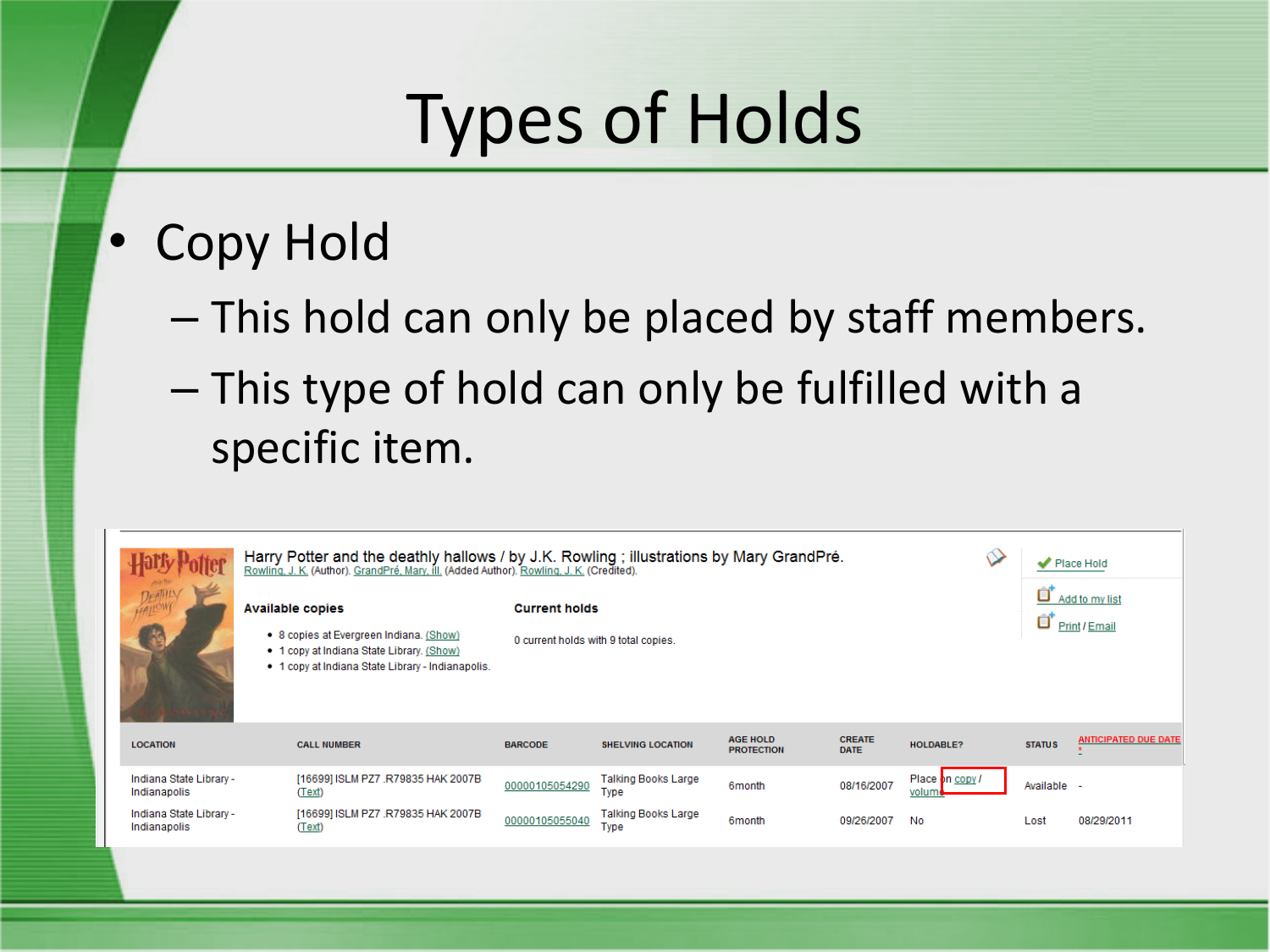### Transit Workflow

- Most libraries train several staff members to process transits.
- Print/Export the Holds List each morning and pull corresponding items.
- Items are checked in and a transit slip for each is printed.
- Items are packaged for transit so as to minimize wearand-tear.
- InfoExpress label is created for each destination and taped into the InfoExpress bag's front pocket.
- Once the items transit to the circulating library, staff checks items in and puts on holds shelf.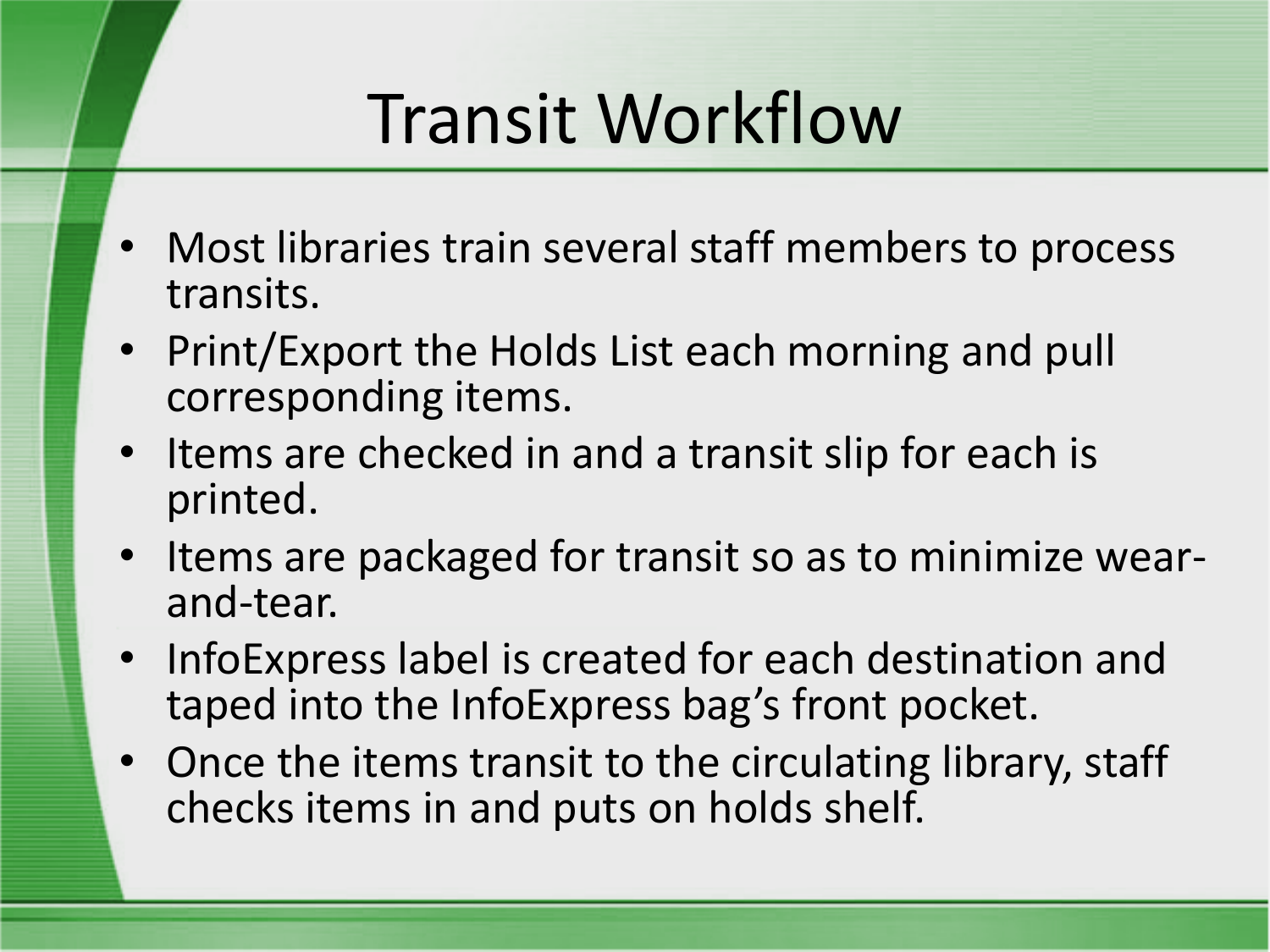# Hold Notifications

Patrons can choose to be notified that their hold is ready to be picked up in three different

ways:

- Phone
- Email
- Text Message

|                                                                                                    |                                 |                                                                    | <b>Administrator System Account</b> |  |
|----------------------------------------------------------------------------------------------------|---------------------------------|--------------------------------------------------------------------|-------------------------------------|--|
| <b>EVERQGREEN</b><br>$\overline{\mathsf{D}}$ IAN<br><b>OPEN SOURCE INTEGRATED LIBRARY SYSTEM</b>   |                                 |                                                                    | 0 Checked Out<br>1 On Hold          |  |
|                                                                                                    |                                 |                                                                    |                                     |  |
| <b>INSPIRE</b><br><b>Indiana State Library</b><br>Find a Library Near Me<br><b>About Evergreen</b> |                                 |                                                                    |                                     |  |
| Search the Catalog                                                                                 |                                 |                                                                    |                                     |  |
| $\overline{ }$ for<br>Search All Formats<br>Keyword<br><b>Advanced Search</b>                      | $\bullet$ in Example Consortium | <b>Search</b><br>$\overline{\phantom{a}}$                          |                                     |  |
| <b>Holds</b><br><b>Account Summary</b><br><b>Items Checked Out</b><br><b>Account Preferences</b>   | <b>My Lists</b>                 |                                                                    |                                     |  |
| <b>Personal Information</b><br><b>Notification Preferences</b><br><b>Search Preferences</b>        |                                 |                                                                    |                                     |  |
| <b>Account Information and Preferences</b>                                                         |                                 |                                                                    |                                     |  |
| Notify by Email by default when a hold is ready for pickup?                                        | $\Box$                          |                                                                    |                                     |  |
| Notify by Phone by default when a hold is ready for pickup?                                        |                                 |                                                                    |                                     |  |
| Default Phone Number                                                                               |                                 |                                                                    |                                     |  |
| Notify by Text by default when a hold is ready for pickup?                                         | $\overline{\mathsf{v}}$         |                                                                    |                                     |  |
| Default Mobile Carrier                                                                             | Verizon Wireless (USA)          |                                                                    | • Note: carrier charges may apply   |  |
| Default Mobile Number                                                                              | 1234567891                      | Hint: use the full 10 digits of your phone #, no spaces, no dashes |                                     |  |
| Notification Type Enabled<br><b>Save</b>                                                           |                                 |                                                                    |                                     |  |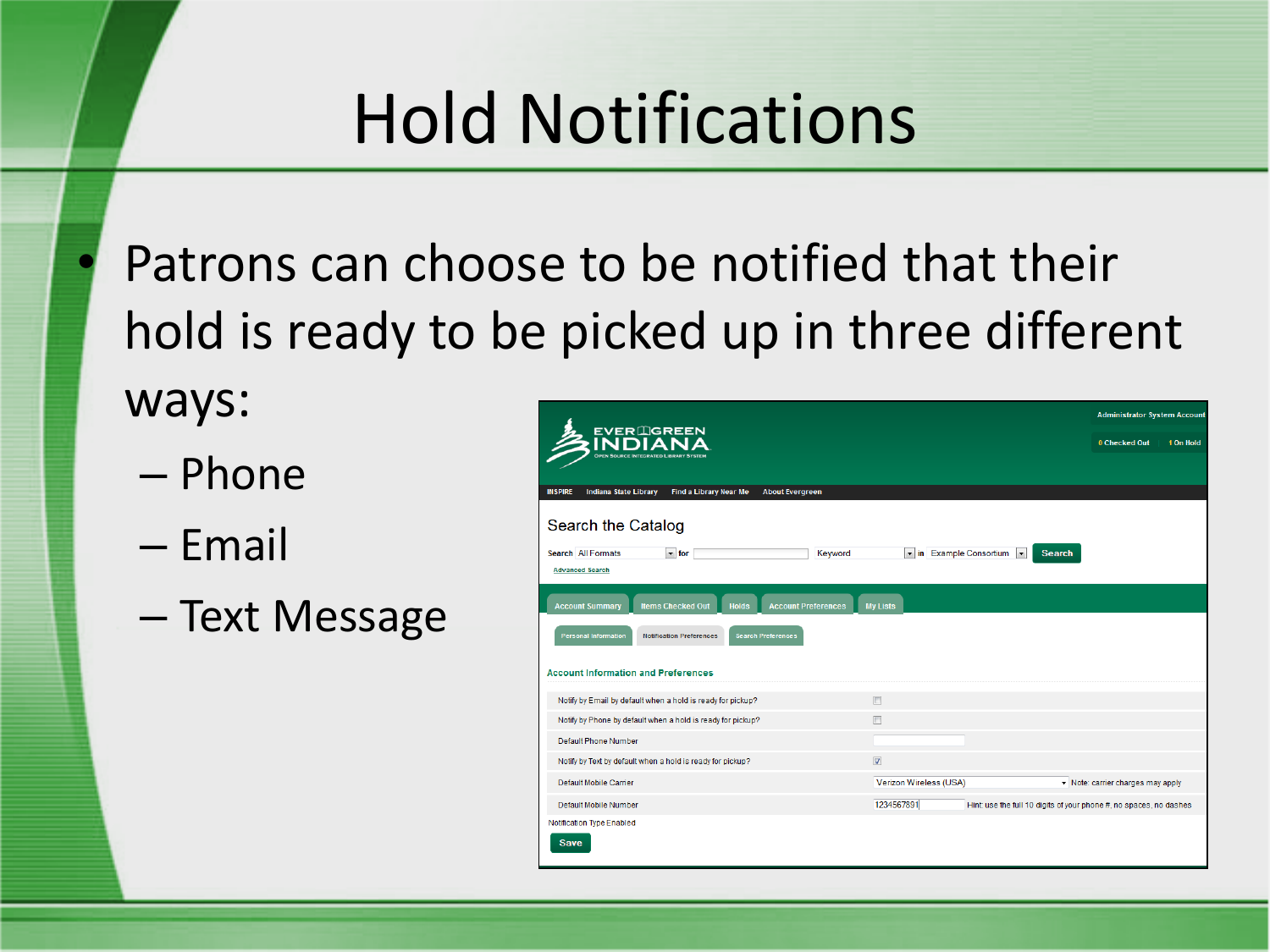#### Hold Notifications

| <b>System Account, Administrator</b>                                                |                                  | <b>Refresh</b>            | <b>Check Out</b>     | <b>Items Out</b><br>$\mathbf{0}$ | <b>Holds</b><br>0/1 | <b>Bills</b><br>\$25.00 | Edit                                       | <b>Messages</b> |
|-------------------------------------------------------------------------------------|----------------------------------|---------------------------|----------------------|----------------------------------|---------------------|-------------------------|--------------------------------------------|-----------------|
| (Maximum Bills) (Has Bills)                                                         |                                  |                           |                      |                                  |                     |                         |                                            |                 |
| <b>Status</b>                                                                       | Reload                           |                           |                      |                                  |                     |                         |                                            | Debug           |
| <b>Users</b>                                                                        | Juvenne                          | $\Box$                    |                      |                                  |                     |                         |                                            |                 |
| <b>CONS</b>                                                                         | Primary Identification Type      | <b>Drivers License</b>    | $\blacktriangledown$ |                                  |                     |                         |                                            |                 |
| <b>Internet Filtered</b>                                                            |                                  |                           |                      |                                  |                     |                         |                                            |                 |
| Account created on 3/19/12                                                          | Primary Identification           | identification            |                      |                                  |                     | Save                    |                                            | Save & Clone    |
| Expires on 3/19/15<br>Last Activity 9/6/12                                          | Parent/Guardian                  |                           |                      |                                  |                     |                         | <b>Show Only Required Fields</b>           |                 |
| Last updated on 7/18/12                                                             | <b>Email Address</b>             |                           |                      |                                  |                     |                         | <b>Show Suggested Fields</b>               |                 |
| $\mathbf{1}$<br>Holds:                                                              | Daytime Phone                    |                           |                      |                                  |                     |                         | Example: 123-456-7890 or 123-456-7890 x123 |                 |
| Available: 0<br>\$25.00<br><b>Bills:</b>                                            | <b>Evening Phone</b>             |                           |                      |                                  |                     |                         | Example: 123-456-7890 or 123-456-7890 x123 |                 |
| <b>Check Outs:</b><br>$\Omega$                                                      | Home Library                     | <b>Example Consortium</b> | $\mathbb{A}$ -       |                                  |                     |                         |                                            |                 |
| Overdue: 0<br>Long Overdue: 0                                                       | <b>Other Phone</b>               |                           |                      |                                  |                     |                         | Example: 123-456-7890 or 123-456-7890 x123 |                 |
| <b>Claimed Returned:</b><br>$\mathbf{0}$                                            | Main (Profile) Permission Group  |                           | $\mathbb{A}$ .       |                                  |                     |                         |                                            |                 |
| $\mathbf{0}$<br>Lost:<br>Non Cataloged:<br>$\mathbf{0}$                             | <b>Privilege Expiration Date</b> | 2015-03-19                |                      |                                  | Example: 1/31/1970  |                         |                                            |                 |
|                                                                                     | <b>Internet Access Level</b>     | Filtered                  | $\blacktriangledown$ |                                  |                     |                         |                                            |                 |
| <b>ID and Contact Information</b><br>Library Card: 371c685c85c213ad362da9a5ac5a9901 | Active                           | $\checkmark$              |                      |                                  |                     |                         |                                            |                 |
| <b>Drivers License</b><br>$ID_1$ :                                                  | <b>Barred</b>                    |                           |                      |                                  |                     |                         |                                            |                 |
| identification                                                                      | Is Group Lead Account            | $\checkmark$              |                      |                                  |                     |                         |                                            |                 |
| $ID2$ :<br><b>Holds Alias:</b>                                                      | <b>Claims-returned Count</b>     | $\overline{0}$            | $\div$               |                                  |                     |                         |                                            |                 |
| Date of Birth: 1/22/79                                                              | Claims Never Checked Out Count 0 |                           | $\div$               |                                  |                     |                         |                                            |                 |
| Day Phone:                                                                          | Alert Message                    |                           |                      |                                  |                     |                         |                                            |                 |
| <b>Evening Phone:</b>                                                               | <b>User Settings</b>             |                           |                      |                                  |                     |                         |                                            |                 |
| <b>Other Phone:</b>                                                                 | Default Hold Pickup Location     | Example Branch 1          | $\blacktriangledown$ |                                  |                     |                         |                                            |                 |
| <b>OPAC Login:</b><br>admin                                                         | Default Phone Number             |                           |                      |                                  |                     |                         |                                            |                 |
| <b>Email:</b>                                                                       | Default SMS/Text Number          | 1234567891                |                      |                                  |                     |                         |                                            |                 |
| <b>Mailing Address</b>                                                              | Default SMS/Text Carrier         | Verizon Wireless (USA)    | $\blacktriangledown$ |                                  |                     |                         |                                            |                 |
| (Copy/Print)                                                                        | <b>Hold is behind Circ Desk</b>  |                           |                      |                                  |                     |                         |                                            |                 |
| <b>Physical Address</b>                                                             | <b>Hold Notification Format</b>  | Phone: Email: SMS: V      |                      |                                  |                     |                         |                                            |                 |
| (Copy/Print)                                                                        |                                  |                           | <b>New Address</b>   |                                  |                     |                         |                                            |                 |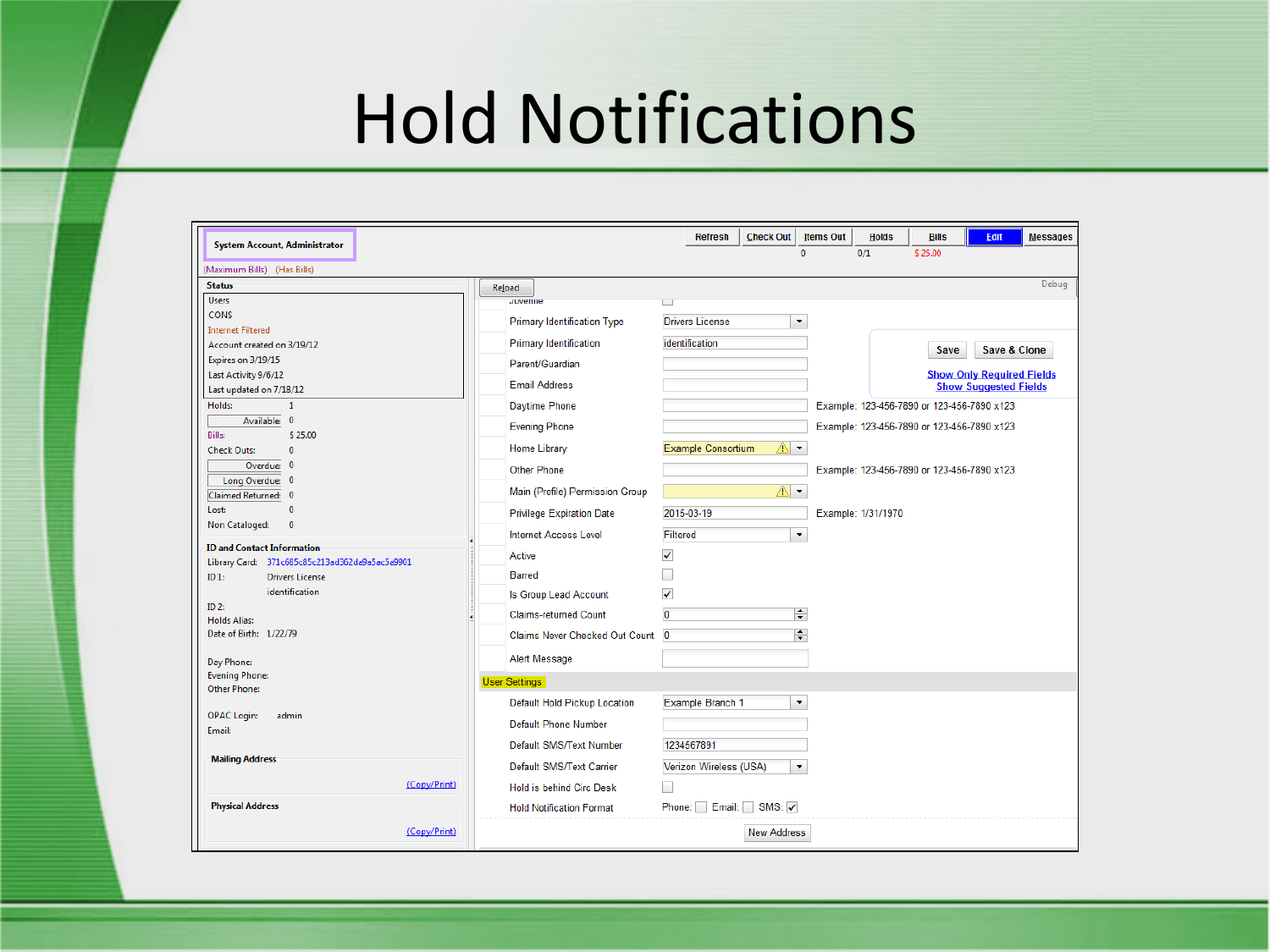# Hold Notification - Phone

- Phone notification option
- They can enter their default phone number in their My Account but have the opportunity to change the number before placing the hold.
- Numbers should use the following standard: 1111111111 or 111-111-1111
- The recording begins as soon as the phone is answered.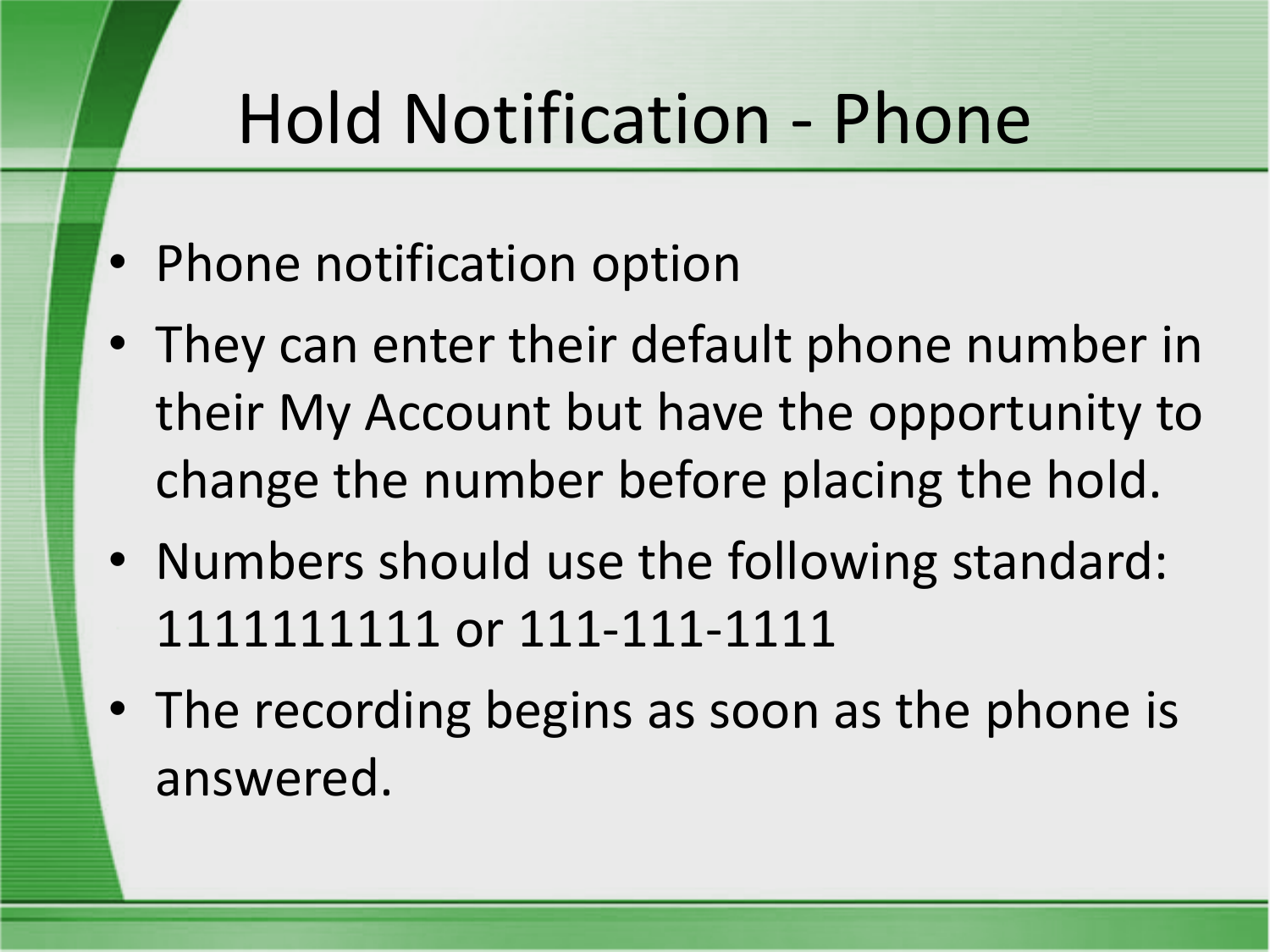# Hold Notification - Email

- Email notification option
- It is a good idea to notify patrons from what email address the hold notice will be sent.

Example: evergreen@evergreen.lib.in.u

s

|   | <b>Hold Notification</b>                                                                                                   |
|---|----------------------------------------------------------------------------------------------------------------------------|
| œ | evergreen@evergreen.lib.in.us<br>to me $\vert \mathbf{v} \vert$                                                            |
|   | 2012-9-24                                                                                                                  |
|   | Indiana State Library - Indianapolis<br>315 W OHIO ST INDIANAPOLIS IN 46204                                                |
|   | <b>SHAUNA BORGER</b>                                                                                                       |
|   |                                                                                                                            |
|   | The item you requested is available for pickup from the<br>Library. Contact the Circulation Desk to check out the<br>item. |
|   | Title: Harry Potter and the chamber of secrets                                                                             |

Author: Rowling, J. K. (Janice K.) Call Number: [13190] ISLM PZ7 .R79835 HAJ 2000 Copy Barcode: 00000105066062 Copy Number: 1

Thank you.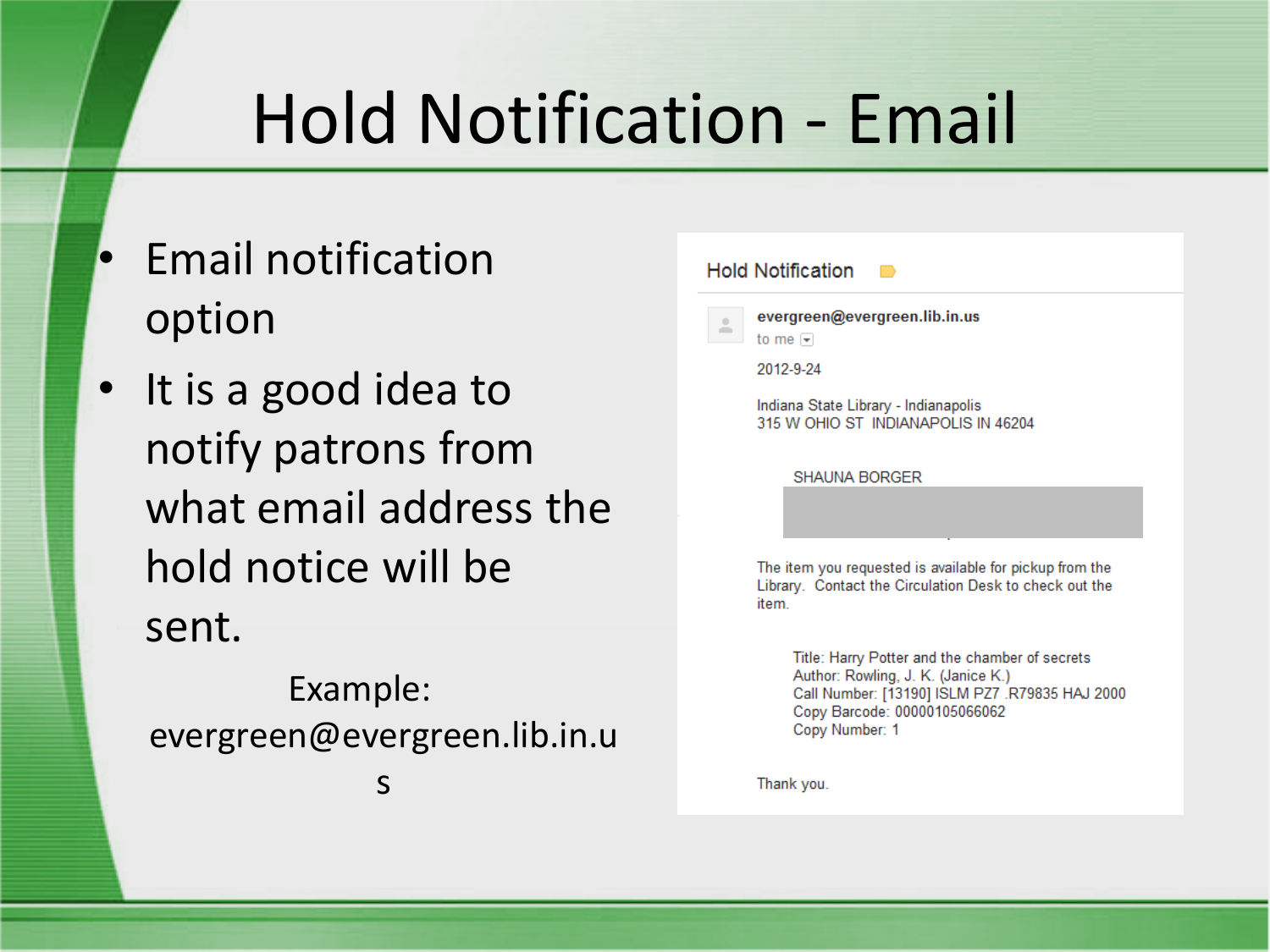# Hold Notification - Email

- What to do if your patron did not receive the email hold notification.
	- Check the spelling of their email address.
	- Check the Triggered Events in their account.
	- Ask them to check their spam folder.
	- Ask them to get in touch with their email provider and request that the domain evergreen.lib.in.us be white-listed.

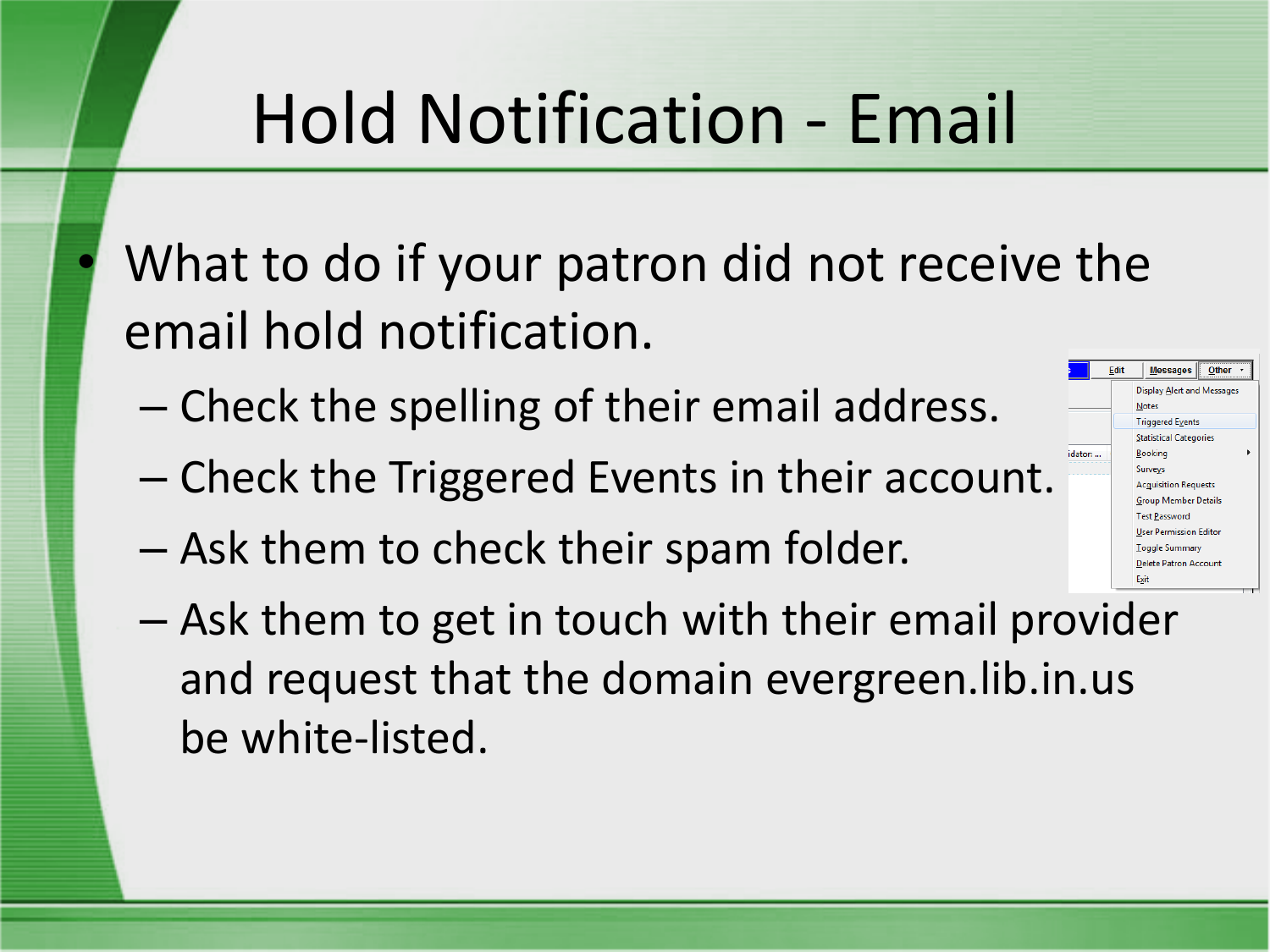### Hold Notification – Text Message

- A patron can choose to be notified by text message that their hold is ready.
- They enter the number and provider in their My Account and confirm the information before they finalize the hold request.
- Charges for text messaging may be applied by cell phone provider.**AT&T 3G**  $9:00$  AM

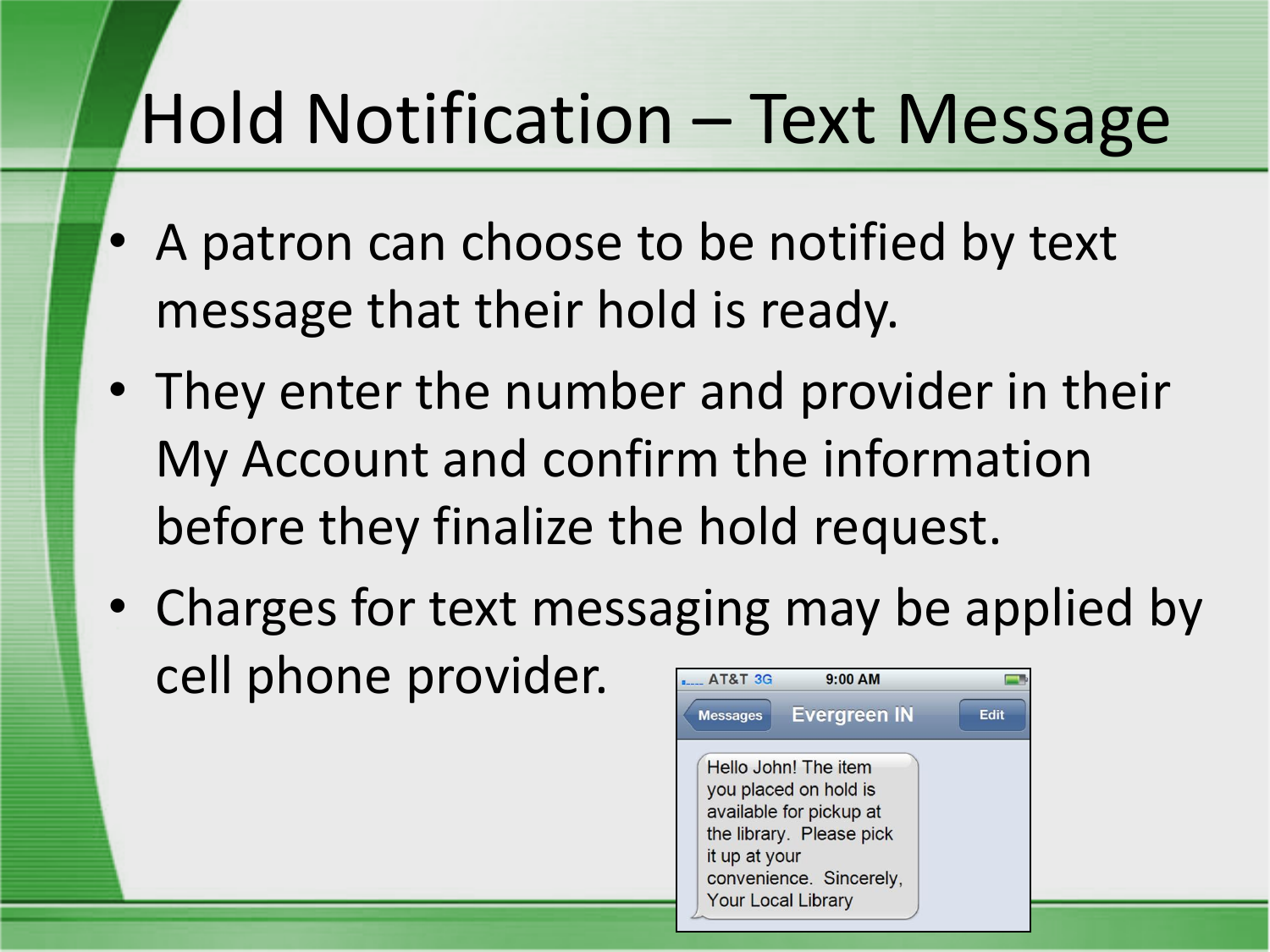#### Holds Issues

- Documenting holds issues
	- What type of permissions does the patron have?
	- Is the item circ modifier and 6 month age protection (optional) set correctly?
	- What is the status of the item? Could it have changed in the past 24 hours?
	- What pickup library was chosen?
- Old in-transit items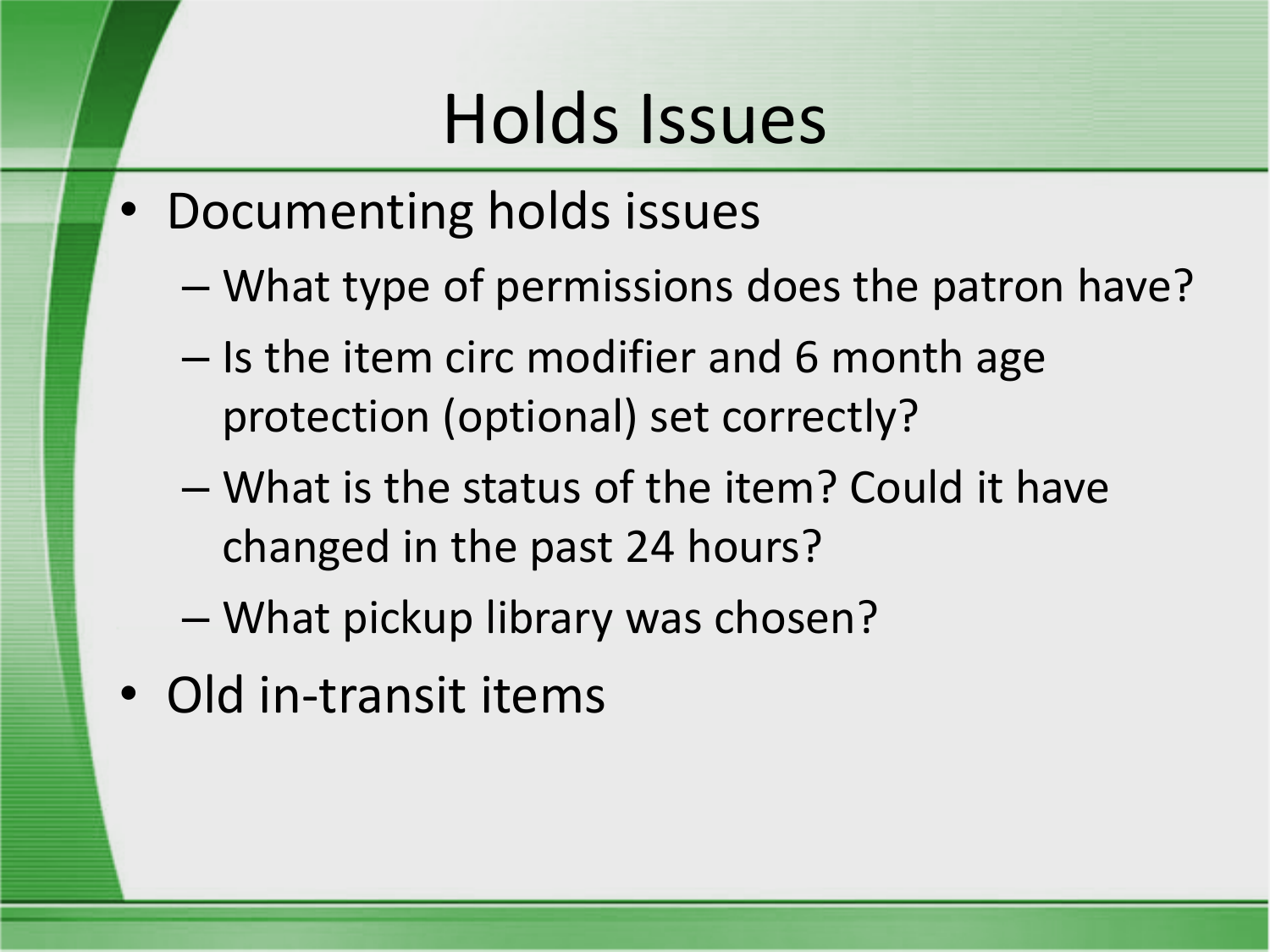# Holds FAQ

- Patron did not receive the hold notification.
- Phone call did not include library name.
- Patron cannot log into My Account to place a hold.
- Patron requests holds history.
- Patron requests their number in the holds queue.
	- Anticipated Due Date
	- Average of 7 days to fulfill a hold
- If a patron has lost checkout privileges, can they still place a hold?